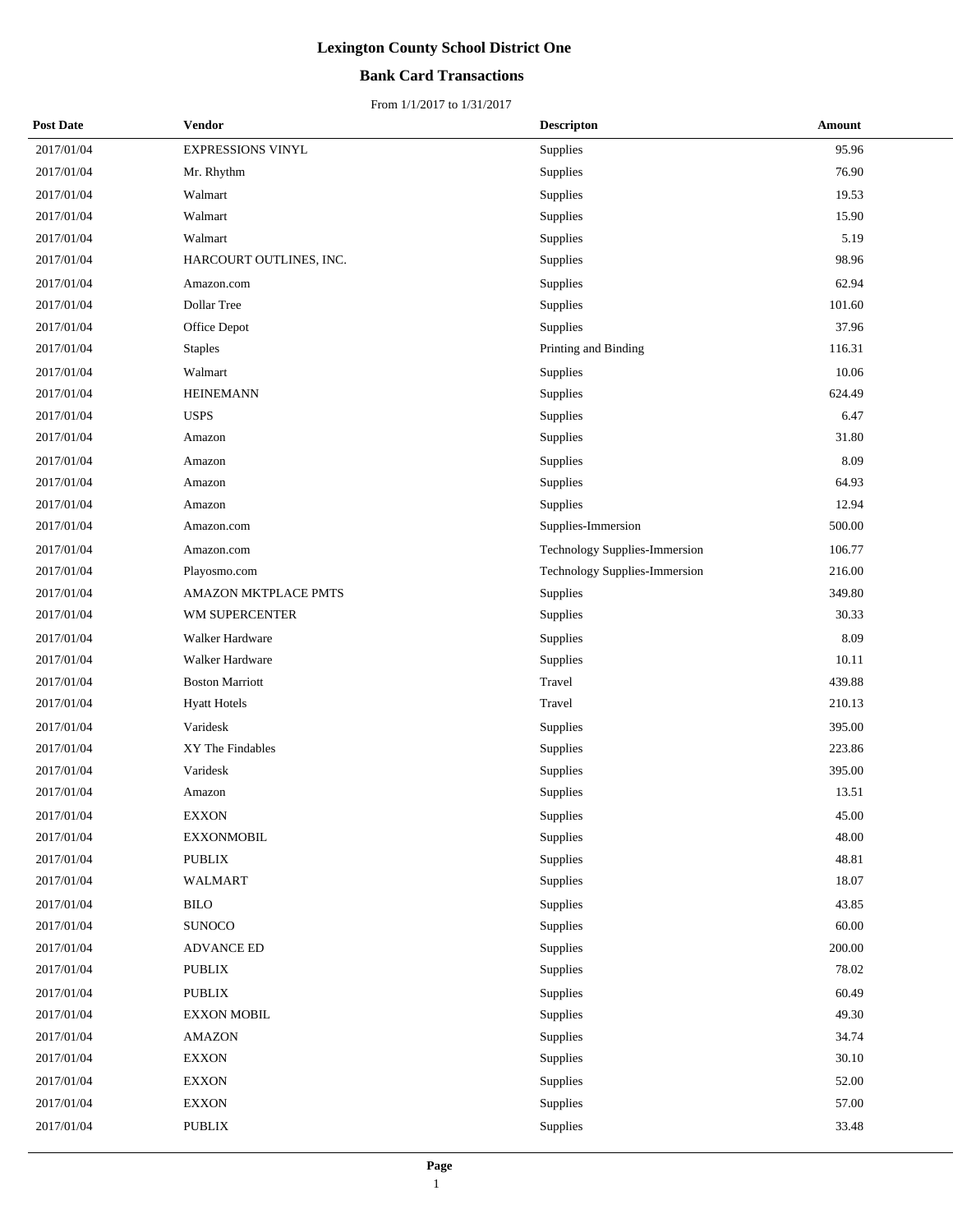## **Bank Card Transactions**

| <b>Post Date</b> | Vendor                         | <b>Descripton</b>         | Amount    |
|------------------|--------------------------------|---------------------------|-----------|
| 2017/01/04       | <b>AMAZON</b>                  | Supplies                  | 15.76     |
| 2017/01/04       | The Midwest Clinic             | Travel                    | 175.00    |
| 2017/01/04       | Amazon                         | Supplies                  | 179.90    |
| 2017/01/04       | Amazon                         | Supplies                  | 17.99     |
| 2017/01/04       | Forever 21                     | Supplies                  | 18.03     |
| 2017/01/04       | WALMART                        | Supplies                  | 32.07     |
| 2017/01/04       | Amazon.com                     | Supplies                  | 43.85     |
| 2017/01/04       | School Health                  | Supplies                  | 44.43     |
| 2017/01/04       | World Market                   | Supplies                  | 236.45    |
| 2017/01/04       | Amazon.com                     | Supplies                  | 100.48    |
| 2017/01/04       | Amazon.com                     | <b>Library Books</b>      | 298.14    |
| 2017/01/04       | AMERICAN AIRLINES              | Travel                    | 286.20    |
| 2017/01/04       | Marriott Atlanta               | Travel                    | 564.88    |
| 2017/01/04       | <b>SCASA</b>                   | Travel                    | 40.00     |
| 2017/01/04       | <b>SCASA</b>                   | Travel                    | 40.00     |
| 2017/01/04       | Walmart                        | Supplies                  | 62.71     |
| 2017/01/04       | Party City                     | Supplies                  | 25.65     |
| 2017/01/04       | Walmart                        | Supplies                  | 23.28     |
| 2017/01/04       | Publix                         | Supplies                  | 48.22     |
| 2017/01/04       | Parkers of Lexington, Inc.     | Supplies                  | 48.15     |
| 2017/01/04       | Publix                         | Other Objects             | 202.94    |
| 2017/01/04       | The Root Cellar                | Other Objects             | 25.10     |
| 2017/01/04       | Publix                         | Other Objects             | 83.42     |
| 2017/01/04       | <b>SCASA</b>                   | Travel                    | 195.00    |
| 2017/01/04       | Park St. Garage                | Travel                    | 3.00      |
| 2017/01/04       | Amazon Marketplace             | Supplies                  | 815.52    |
| 2017/01/04       | Michael's Stores               | Supplies                  | 14.49     |
| 2017/01/04       | Amazon Marketplace             | Supplies                  | $-16.99$  |
| 2017/01/04       | Amazon Marketplace             | Supplies                  | $-100.00$ |
| 2017/01/04       | Groucho's                      | Other Objects             | 62.37     |
| 2017/01/04       | Chick Fil A                    | Other Objects             | 104.37    |
| 2017/01/04       | Fatz Caf??                     | Other Objects             | 115.17    |
| 2017/01/04       | WWW.NEWEGG.COM                 | Supplies                  | 14.99     |
| 2017/01/04       | AMAZON                         | Supplies                  | 55.30     |
| 2017/01/04       | Walmart                        | Supplies                  | 21.34     |
| 2017/01/04       | Amazon.Com                     | Supplies                  | 103.27    |
| 2017/01/04       | Pine Press                     | Supplies                  | 31.37     |
| 2017/01/04       | Doubletree Washington          | Travel                    | 471.21    |
| 2017/01/04       | Doubletree Washington          | Travel                    | 471.21    |
| 2017/01/04       | SOUTH CAROLINA COUNCIL 803-760 | Travel                    | 80.00     |
| 2017/01/04       | SC ASSOC OF CPAS 803-791-4181  | Travel                    | 159.00    |
| 2017/01/04       | PAYPAL *SCFCSI 402-935-7733 CA | Travel                    | 250.00    |
| 2017/01/04       | GOVERNMENT FINANCE 312-977-970 | Other Prof & Tech Service | 725.00    |
| 2017/01/04       | ASBO INTERNATIONAL 847-686-225 | Other Prof & Tech Service | 1,285.00  |
| 2017/01/04       | USPS PO 4550000072 LEXINGTON S | Supplies                  | 47.00     |
|                  |                                |                           |           |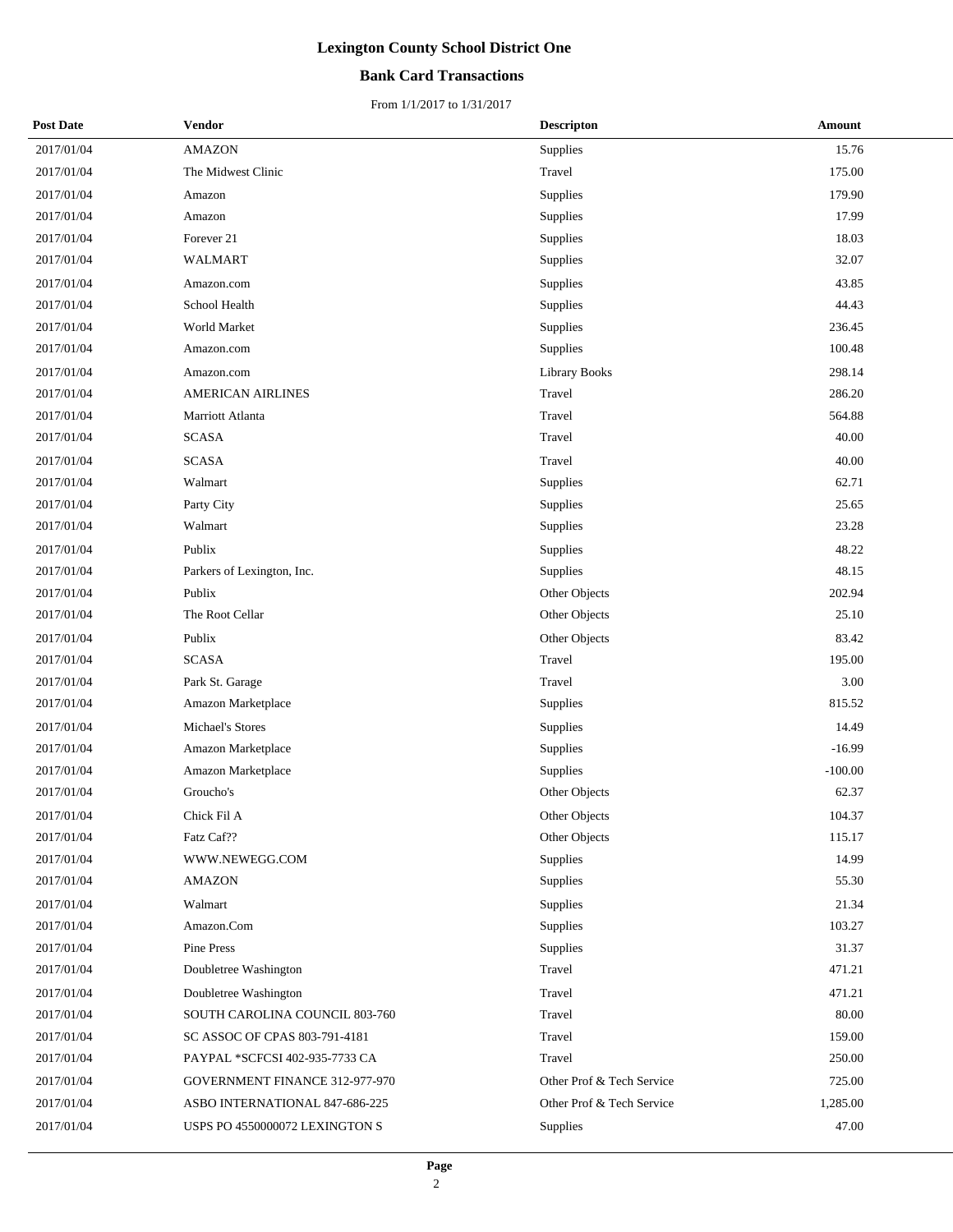## **Bank Card Transactions**

| <b>Post Date</b> | Vendor                         | <b>Descripton</b>       | <b>Amount</b> |
|------------------|--------------------------------|-------------------------|---------------|
| 2017/01/04       | OTC BRANDS, INC. 800-2280475 N | Supplies                | 55.63         |
| 2017/01/04       | POSTAL EXPRESS LLC LEXINGTON S | Supplies                | 7.65          |
| 2017/01/04       | POSTAL EXPRESS LLC LEXINGTON S | Supplies                | 8.95          |
| 2017/01/04       | WM SUPERCENTER #881 LEXINGTON  | Supplies                | 103.87        |
| 2017/01/04       | David Lucke                    | Repairs and Maintenance | 45.00         |
| 2017/01/04       | Lowe's                         | Supplies-Maintenace     | 138.03        |
| 2017/01/04       | City Electric                  | Supplies-Maintenace     | 102.60        |
| 2017/01/04       | <b>NAPA</b>                    | Supplies-Maintenace     | 76.78         |
| 2017/01/04       | Price's                        | Supplies-Maintenace     | 35.40         |
| 2017/01/04       | Shell oil                      | Supplies-Maintenace     | 108.51        |
| 2017/01/04       | Home Depot                     | Supplies-Maintenace     | 191.53        |
| 2017/01/04       | City Electric                  | Supplies-Maintenace     | 6.56          |
| 2017/01/04       | Sherwin Williams               | Supplies-Maintenace     | 45.09         |
| 2017/01/04       | <b>Batteries Plus</b>          | Supplies-Maintenace     | 110.85        |
| 2017/01/04       | City Electric                  | Supplies-Maintenace     | 18.15         |
| 2017/01/04       | Lowe's                         | Supplies-Maintenace     | 30.47         |
| 2017/01/04       | Lowe's                         | Supplies-Maintenace     | 32.38         |
| 2017/01/04       | Thompson's Grand Rental        | Rentals                 | 149.80        |
| 2017/01/04       | True Value                     | Supplies-Maintenace     | 13.90         |
| 2017/01/04       | Win Supply                     | Supplies-Maintenace     | 72.32         |
| 2017/01/04       | AutoZone                       | Supplies-Maintenace     | 34.20         |
| 2017/01/04       | <b>ASAP Parts</b>              | Supplies-Maintenace     | 244.49        |
| 2017/01/04       | Lexington True Value           | Supplies-Maintenace     | 2.70          |
| 2017/01/04       | WP Law                         | Supplies-Maintenace     | 377.31        |
| 2017/01/04       | Lowe's                         | Supplies-Maintenace     | 64.09         |
| 2017/01/04       | WW Grainger                    | Supplies-Maintenace     | 114.45        |
| 2017/01/04       | Lowe's                         | Supplies-Maintenace     | 40.60         |
| 2017/01/04       | WP Law                         | Supplies-Maintenace     | 70.66         |
| 2017/01/04       | Smith Turf                     | Supplies-Maintenace     | 91.54         |
| 2017/01/04       | Lowe's                         | Supplies-Maintenace     | 35.02         |
| 2017/01/04       | Gateway                        | Supplies-Maintenace     | 221.00        |
| 2017/01/04       | WP Law                         | Supplies-Maintenace     | 42.07         |
| 2017/01/04       | LOWE'S                         | Supplies                | 7.90          |
| 2017/01/04       | Ferguson                       | Supplies-Maintenace     | 34.94         |
| 2017/01/04       | Lexington True Value           | Supplies-Maintenace     | 14.51         |
| 2017/01/04       | Ferguson                       | Supplies-Maintenace     | 95.41         |
| 2017/01/04       | Home Depot                     | Supplies-Maintenace     | 38.42         |
| 2017/01/04       | Gateway                        | Supplies-Maintenace     | 34.98         |
| 2017/01/04       | WP Law                         | Supplies-Maintenace     | 65.91         |
| 2017/01/04       | Ed Smith                       | Supplies-Maintenace     | 11.43         |
| 2017/01/04       | City Electric                  | Supplies-Maintenace     | 139.58        |
| 2017/01/04       | City Electric                  | Supplies-Maintenace     | 69.79         |
| 2017/01/04       | City Electric                  | Supplies-Maintenace     | 17.47         |
| 2017/01/04       | <b>Tractor Supply</b>          | Supplies-Maintenace     | 8.55          |
| 2017/01/04       | City Electric                  | Supplies-Maintenace     | 44.44         |
|                  |                                |                         |               |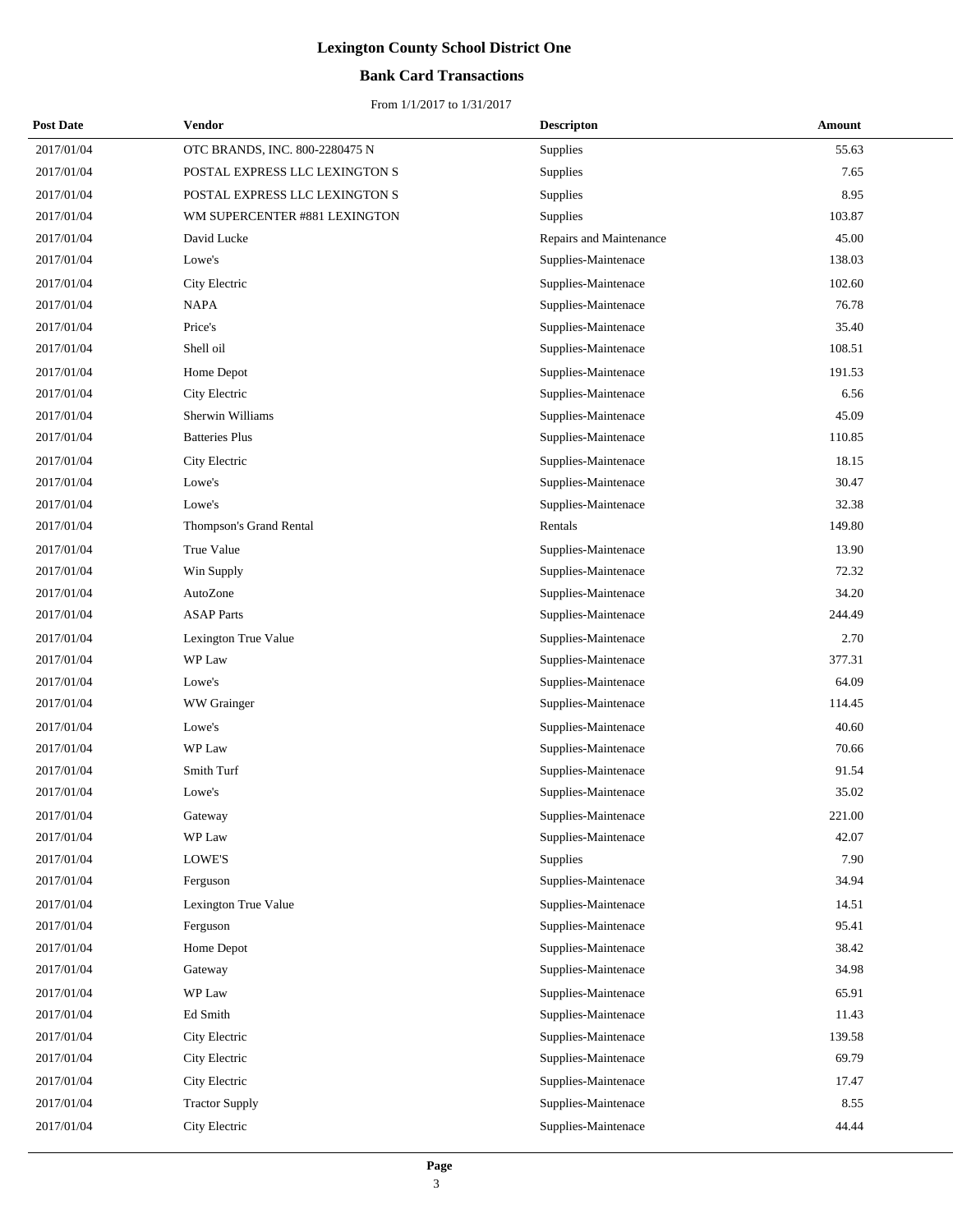## **Bank Card Transactions**

| <b>Post Date</b> | Vendor               | <b>Descripton</b>   | Amount |
|------------------|----------------------|---------------------|--------|
| 2017/01/04       | Ferguson             | Supplies-Maintenace | 22.67  |
| 2017/01/04       | Ferguson             | Supplies-Maintenace | 7.45   |
| 2017/01/04       | City Electric        | Supplies-Maintenace | 284.95 |
| 2017/01/04       | Lowe's               | Supplies-Maintenace | 6.40   |
| 2017/01/04       | Walker Hardware      | Supplies            | 18.59  |
| 2017/01/04       | Lowes #02967         | Supplies            | 60.74  |
| 2017/01/04       | Lowes #02967         | Supplies            | 126.51 |
| 2017/01/04       | Shumpert's IGA       | Supplies            | 5.49   |
| 2017/01/04       | Walker Hardware      | Supplies            | 5.13   |
| 2017/01/04       | Walker Hardware      | Supplies            | 72.13  |
| 2017/01/04       | Lowe's               | Supplies-Maintenace | 200.98 |
| 2017/01/04       | Whaley               | Supplies-Maintenace | 3.36   |
| 2017/01/04       | Ferguson             | Supplies-Maintenace | 33.74  |
| 2017/01/04       | Home Depot           | Supplies-Maintenace | 193.63 |
| 2017/01/04       | Sherwin Williams     | Supplies-Maintenace | 130.73 |
| 2017/01/04       | Lowe's               | Supplies-Maintenace | 113.70 |
| 2017/01/04       | Lowe's               | Supplies-Maintenace | 33.95  |
| 2017/01/04       | Win Supply           | Supplies-Maintenace | 43.88  |
| 2017/01/04       | Speedway             | Supplies            | 30.43  |
| 2017/01/04       | Smith & Jones        | Supplies            | 130.25 |
| 2017/01/04       | The Home Depot       | Supplies            | 2.82   |
| 2017/01/04       | The Home Depot       | Supplies            | 53.47  |
| 2017/01/04       | Lowe's               | Supplies            | 6.69   |
| 2017/01/04       | <b>ASAP</b> Parts    | Supplies-Maintenace | 244.49 |
| 2017/01/04       | Ferguson             | Supplies-Maintenace | 91.96  |
| 2017/01/04       | Lexington True Value | Supplies-Maintenace | 3.39   |
| 2017/01/04       | Carpet One           | Supplies-Maintenace | 346.15 |
| 2017/01/04       | Lowe's               | Supplies-Maintenace | 38.91  |
| 2017/01/04       | <b>AUTOZONE</b>      | Supplies            | 135.74 |
| 2017/01/04       | <b>LOWES</b>         | Supplies            | 53.37  |
| 2017/01/04       | Murphy Express       | Supplies            | 29.62  |
| 2017/01/04       | Walmart              | Supplies            | 130.44 |
| 2017/01/04       | Home Depot           | Supplies            | 75.75  |
| 2017/01/04       | Sherwin Williams     | Supplies-Maintenace | 179.78 |
| 2017/01/04       | Gateway              | Supplies-Maintenace | 20.76  |
| 2017/01/04       | Lowe's               | Supplies-Maintenace | 11.15  |
| 2017/01/04       | Lowe's               | Supplies-Maintenace | 35.96  |
| 2017/01/04       | Sherwin William      | Supplies-Maintenace | 83.50  |
| 2017/01/04       | City Electric        | Supplies-Maintenace | 74.85  |
| 2017/01/04       | Ferguson             | Supplies-Maintenace | 45.48  |
| 2017/01/04       | City Electric        | Supplies-Maintenace | 111.39 |
| 2017/01/04       | Lowe's               | Supplies-Maintenace | 32.70  |
| 2017/01/04       | Lowe's               | Supplies-Maintenace | 32.48  |
| 2017/01/04       | ADI                  | Supplies-Maintenace | 71.26  |
| 2017/01/04       | Lowe's               | Supplies-Maintenace | 108.80 |
|                  |                      |                     |        |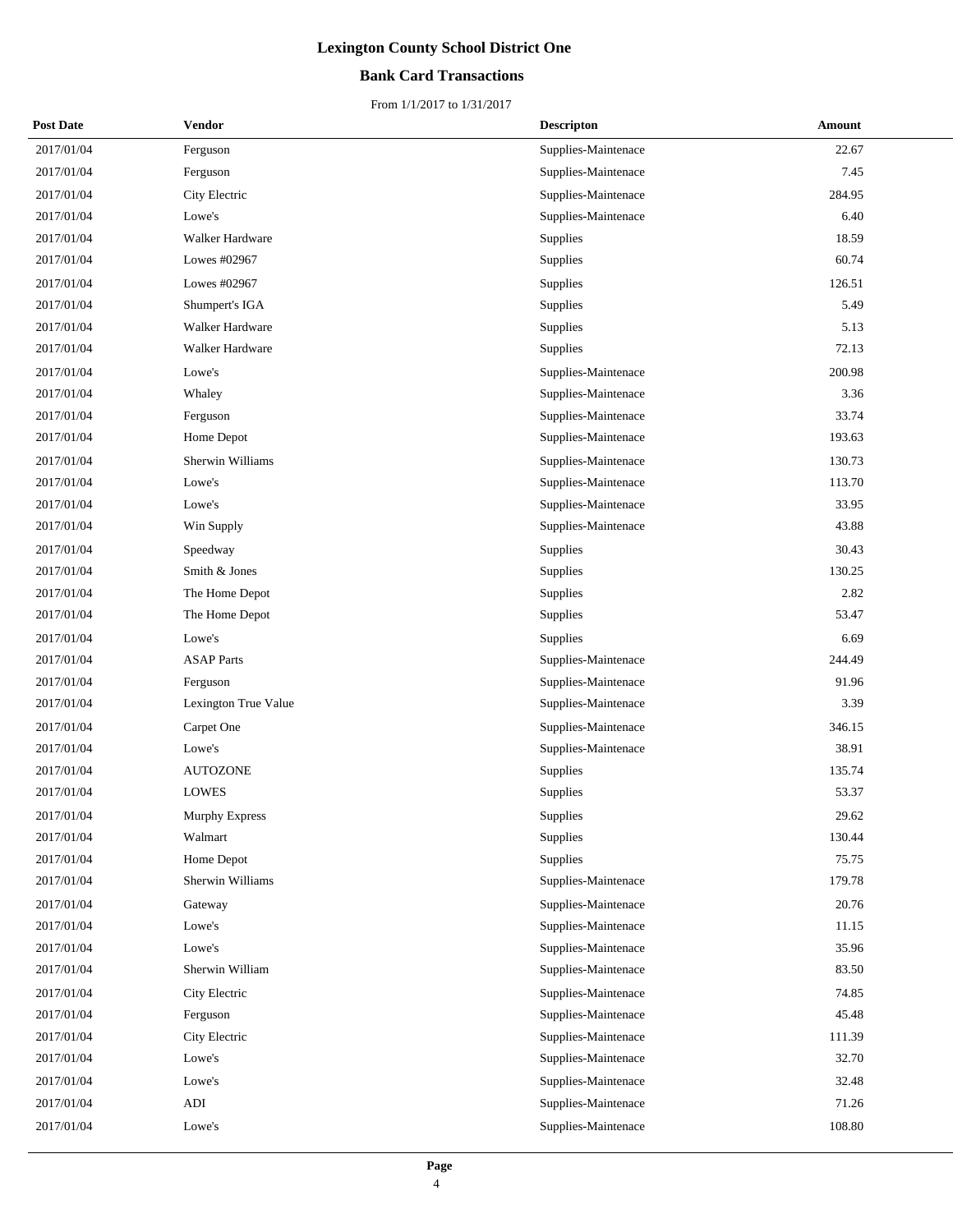## **Bank Card Transactions**

| <b>Post Date</b> | Vendor                  | <b>Descripton</b>       | Amount |
|------------------|-------------------------|-------------------------|--------|
| 2017/01/04       | Sherwin Williams        | Supplies-Maintenace     | 54.61  |
| 2017/01/04       | Win Supply              | Supplies-Maintenace     | 38.97  |
| 2017/01/04       | Lowe's                  | Supplies-Maintenace     | 82.00  |
| 2017/01/04       | Nevco                   | Supplies-Maintenace     | 76.92  |
| 2017/01/04       | Cable & Connections3    | Supplies-Maintenace     | 5.70   |
| 2017/01/04       | Gateway                 | Supplies-Maintenace     | 21.82  |
| 2017/01/04       | Home Depot              | Supplies-Maintenace     | 29.92  |
| 2017/01/04       | Lowe's                  | Supplies-Maintenace     | 12.82  |
| 2017/01/04       | Walker Hardware         | Supplies-Maintenace     | 4.01   |
| 2017/01/04       | Gateway Supply          | Supplies-Maintenace     | 186.94 |
| 2017/01/04       | Lowe's                  | Supplies-Maintenace     | 56.77  |
| 2017/01/04       | Ed Smith Lumber         | <b>Supplies</b>         | 12.69  |
| 2017/01/04       | Gateway                 | Supplies-Maintenace     | 189.14 |
| 2017/01/04       | Sherwin Williams        | Supplies-Maintenace     | 190.02 |
| 2017/01/04       | Enlows                  | Supplies-Maintenace     | 13.10  |
| 2017/01/04       | Surplus Material        | Supplies-Maintenace     | 294.25 |
| 2017/01/04       | NB Handy                | Supplies-Maintenace     | 154.96 |
| 2017/01/04       | Lowe's                  | Supplies-Maintenace     | 94.94  |
| 2017/01/04       | Sherwin Williams        | Supplies-Maintenace     | 134.88 |
| 2017/01/04       | NB Handy                | Supplies-Maintenace     | 99.88  |
| 2017/01/04       | City Electric           | Supplies-Maintenace     | 74.85  |
| 2017/01/04       | Sam's Club              | Supplies                | 19.24  |
| 2017/01/04       | True Value              | Supplies                | 29.84  |
| 2017/01/04       | Amazon.com              | Supplies                | 128.00 |
| 2017/01/04       | Ferguson                | Supplies-Maintenace     | 53.01  |
| 2017/01/04       | Lowe's                  | Supplies-Maintenace     | 32.47  |
| 2017/01/04       | Ferguson                | Supplies-Maintenace     | 41.12  |
| 2017/01/04       | Gateway                 | Supplies-Maintenace     | 389.25 |
| 2017/01/04       | Lowe's                  | Supplies-Maintenace     | 30.62  |
| 2017/01/04       | Lowe's                  | Supplies-Maintenace     | 81.02  |
| 2017/01/04       | Hilti                   | Supplies-Maintenace     | 47.72  |
| 2017/01/04       | Sherwin Williams        | Supplies-Maintenace     | 150.89 |
| 2017/01/04       | City Electric           | Supplies-Maintenace     | 41.80  |
| 2017/01/04       | City Electric           | Supplies-Maintenace     | 33.77  |
| 2017/01/04       | Lowe's                  | Supplies-Maintenace     | 62.45  |
| 2017/01/04       | Sherwin Williams        | Supplies-Maintenace     | 305.34 |
| 2017/01/04       | Home Depot              | Supplies-Maintenace     | 66.75  |
| 2017/01/04       | Lowe's                  | Supplies-Maintenace     | 64.84  |
| 2017/01/04       | Lowe's                  | Supplies-Maintenace     | 9.13   |
| 2017/01/04       | Johnstone Supply        | Supplies-Maintenace     | 235.08 |
| 2017/01/04       | <b>CBR</b> Technologies | Repairs and Maintenance | 197.50 |
| 2017/01/04       | Lowe's                  | Supplies                | 53.61  |
| 2017/01/04       | A-Z Lawnmower repair    | Supplies                | 381.54 |
| 2017/01/04       | The Home Depot          | Supplies                | 68.39  |
| 2017/01/04       | Lowe's                  | Supplies                | 64.07  |
|                  |                         |                         |        |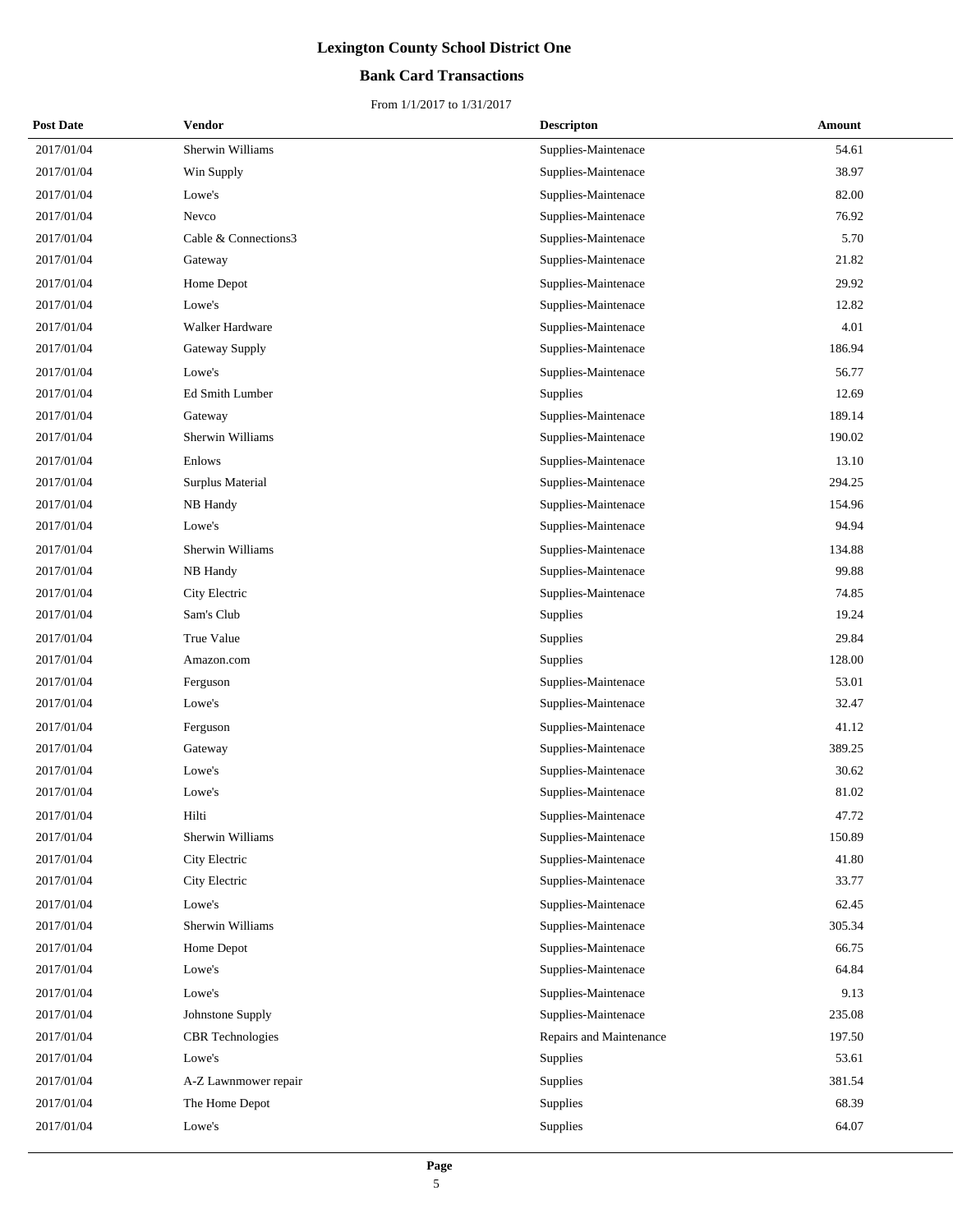## **Bank Card Transactions**

| <b>Post Date</b> | Vendor                         | <b>Descripton</b>          | <b>Amount</b> |
|------------------|--------------------------------|----------------------------|---------------|
| 2017/01/04       | Murphy Express                 | Supplies                   | 62.45         |
| 2017/01/04       | Lowe's                         | Supplies                   | 15.34         |
| 2017/01/04       | Lowe's                         | Supplies                   | 38.47         |
| 2017/01/04       | Wal Mart                       | Supplies                   | 18.43         |
| 2017/01/04       | Lowe's                         | Supplies-Maintenace        | 7.47          |
| 2017/01/04       | Gateway                        | Supplies-Maintenace        | 19.77         |
| 2017/01/04       | <b>UPS</b> Store               | Supplies-Maintenace        | 54.34         |
| 2017/01/04       | Office Depot                   | Printing and Binding       | 219.08        |
| 2017/01/04       | <b>SLED</b>                    | Other Prof & Tech Service  | 96.00         |
| 2017/01/04       | Office depot                   | Supplies                   | 235.39        |
| 2017/01/04       | Office Depot                   | Supplies                   | 139.09        |
| 2017/01/04       | Triangle Safe & Lock           | Supplies                   | 190.25        |
| 2017/01/04       | Office Depot                   | Supplies                   | 60.96         |
| 2017/01/04       | Worldwide Equipment            | Supplies                   | 27.31         |
| 2017/01/04       | Enlows                         | Supplies                   | 271.32        |
| 2017/01/04       | Enlows                         | Supplies                   | 264.80        |
| 2017/01/04       | Interstate                     | Supplies                   | 162.85        |
| 2017/01/04       | Enlows                         | Supplies                   | 125.29        |
| 2017/01/04       | Enlows                         | Supplies                   | 68.00         |
| 2017/01/04       | Office Depot                   | Supplies                   | 108.04        |
| 2017/01/04       | Lowes                          | Supplies                   | 41.79         |
| 2017/01/04       | Office Depot                   | Supplies                   | 359.46        |
| 2017/01/04       | Interstate                     | Supplies                   | 197.52        |
| 2017/01/04       | Interstate                     | Supplies                   | 101.63        |
| 2017/01/04       | Office Depot                   | Supplies                   | 9.08          |
| 2017/01/04       | LF Hook                        | Supplies                   | 299.49        |
| 2017/01/04       | Office Depot                   | Supplies                   | 130.48        |
| 2017/01/04       | Worldwide Equipment            | Supplies                   | 148.24        |
| 2017/01/04       | Office Depot                   | Supplies                   | 51.33         |
| 2017/01/04       | Lowes                          | Supplies                   | 47.88         |
| 2017/01/04       | Enlows                         | Supplies                   | 47.72         |
| 2017/01/04       | Office Depot                   | <b>Technology Supplies</b> | 28.88         |
| 2017/01/04       | Office Depot                   | <b>Technology Supplies</b> | 139.09        |
| 2017/01/04       | Sportsman's Warehouse          | <b>Technology Supplies</b> | 320.99        |
| 2017/01/04       | Office Depot                   | <b>Technology Supplies</b> | 115.55        |
| 2017/01/04       | Office Depot                   | <b>Technology Supplies</b> | 106.97        |
| 2017/01/04       | Office Depot                   | <b>Technology Supplies</b> | 74.89         |
| 2017/01/04       | Office depot                   | <b>Technology Supplies</b> | 139.09        |
| 2017/01/04       | SC Public Risk Management Asso | Dues and Fees              | 35.00         |
| 2017/01/04       | Go Daddy                       | Software Renewal/Agreemen  | 15.17         |
| 2017/01/04       | Amazon                         | Supplies                   | $-48.41$      |
| 2017/01/04       | Amazon                         | Supplies                   | 53.49         |
| 2017/01/04       | Water/Batteries                | Supplies                   | 21.59         |
| 2017/01/04       | Office Depot                   | Supplies                   | 28.88         |
| 2017/01/04       | True Value                     | <b>Technology Supplies</b> | 10.04         |
|                  |                                |                            |               |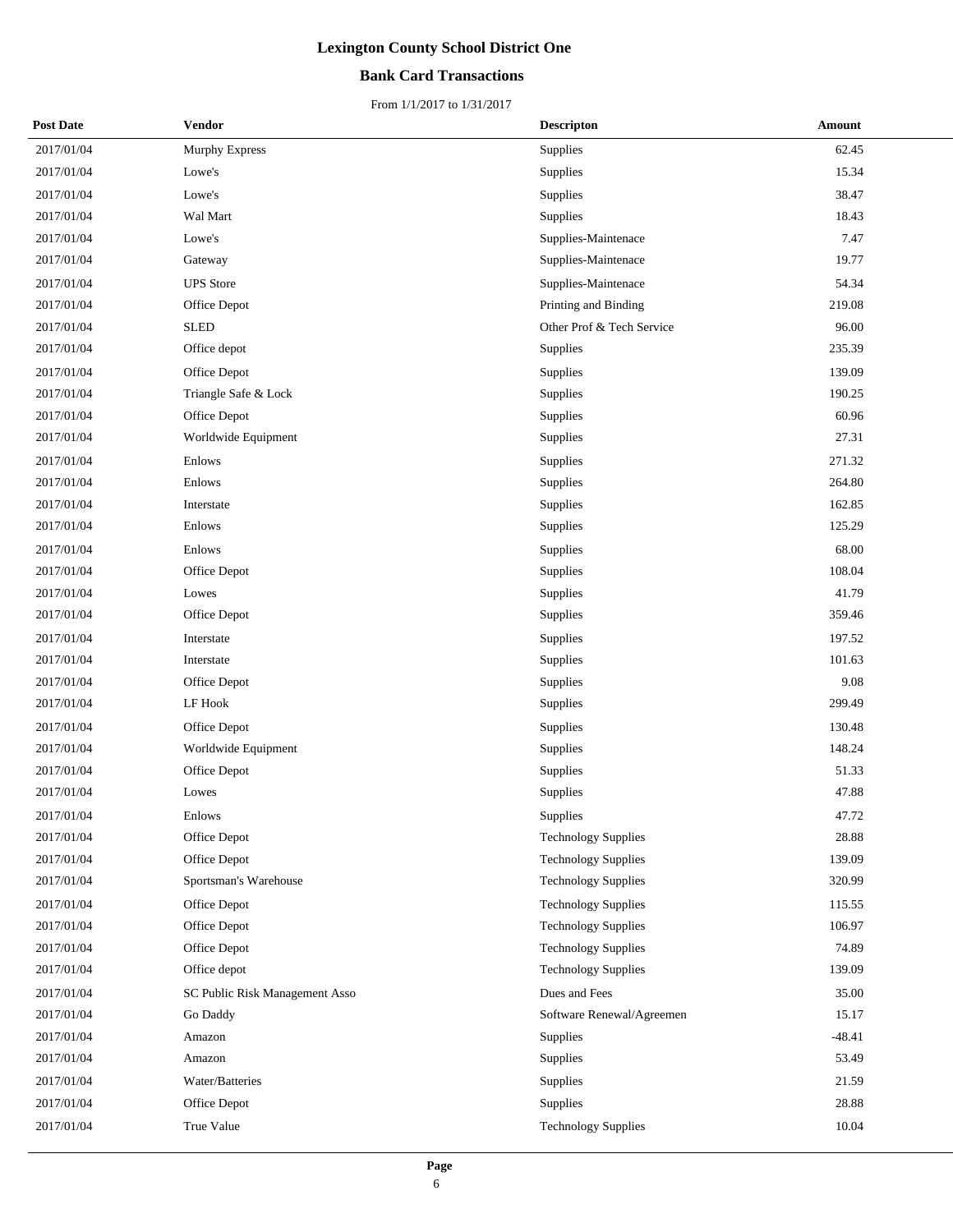## **Bank Card Transactions**

| <b>Post Date</b> | <b>Vendor</b>                   | <b>Descripton</b>          | Amount |
|------------------|---------------------------------|----------------------------|--------|
| 2017/01/04       | True Value                      | <b>Technology Supplies</b> | 25.66  |
| 2017/01/04       | <b>ASCD</b> Membership          | Dues and Fees              | 89.00  |
| 2017/01/04       | Libby's                         | Other Objects              | 86.58  |
| 2017/01/04       | Miyo's                          | Other Objects              | 79.08  |
| 2017/01/04       | Fatz Caf??                      | Other Objects              | 57.21  |
| 2017/01/04       | Amazon.Com                      | Supplies                   | 199.80 |
| 2017/01/04       | <b>USPS Gilbert Post Office</b> | Supplies                   | 141.00 |
| 2017/01/04       | <b>ACTE</b>                     | Travel                     | 385.00 |
| 2017/01/04       | UNITED AIRLINES                 | Travel                     | 352.20 |
| 2017/01/04       | Amazon                          | Supplies                   | 679.90 |
| 2017/01/04       | Amazon                          | Supplies                   | 60.96  |
| 2017/01/04       | <b>Behavioral Dynamics</b>      | Pupil Activity             | 300.00 |
| 2017/01/04       | WM SUPERCENTER                  | Pupil Activity             | 55.32  |
| 2017/01/04       | WAL-MART                        | Pupil Activity             | 97.90  |
| 2017/01/04       | <b>CHEF'STORE</b>               | Pupil Activity             | 609.83 |
| 2017/01/04       | <b>BI-LO GROCERY</b>            | Pupil Activity             | 13.50  |
| 2017/01/04       | WM SUPERCENTER                  | Pupil Activity             | 120.36 |
| 2017/01/04       | PINE PRESS PRINTING             | Pupil Activity             | 115.09 |
| 2017/01/04       | <b>AMAZON</b>                   | Pupil Activity             | 59.66  |
| 2017/01/04       | Kroger                          | Pupil Activity             | 120.00 |
| 2017/01/04       | <b>CVS</b>                      | Pupil Activity             | 21.79  |
| 2017/01/04       | <b>CHEFS STORE</b>              | Pupil Activity             | 196.35 |
| 2017/01/04       | <b>PUBLIX</b>                   | Pupil Activity             | 87.89  |
| 2017/01/04       | <b>PUBLIX</b>                   | Pupil Activity             | 37.71  |
| 2017/01/04       | <b>GCI</b> Woodwind             | Pupil Activity             | 448.67 |
| 2017/01/04       | Teachers Pay Teachers           | Pupil Activity             | 27.00  |
| 2017/01/04       | Walmart                         | Pupil Activity             | 30.22  |
| 2017/01/04       | Sam's Club                      | Pupil Activity             | 49.18  |
| 2017/01/04       | Amazon.com                      | Pupil Activity             | 9.49   |
| 2017/01/04       | Office Depot/Office Max         | Pupil Activity             | 17.11  |
| 2017/01/04       | <b>Staples</b>                  | Pupil Activity             | 17.74  |
| 2017/01/04       | Party City                      | Pupil Activity             | 26.64  |
| 2017/01/04       | Big Lots!                       | Pupil Activity             | 23.01  |
| 2017/01/04       | Amazon.com                      | Pupil Activity             | 32.92  |
| 2017/01/04       | Walmart                         | Pupil Activity             | 38.62  |
| 2017/01/04       | Hobby Lobby                     | Pupil Activity             | 36.20  |
| 2017/01/04       | Michaels                        | Pupil Activity             | 55.48  |
| 2017/01/04       | Amazon.com                      | Pupil Activity             | 52.00  |
| 2017/01/04       | Wix.com                         | Pupil Activity             | 14.95  |
| 2017/01/04       | PBD CEE                         | Pupil Activity             | 362.00 |
| 2017/01/04       | Flinn                           | Pupil Activity             | 87.05  |
| 2017/01/04       | Lowe's                          | Pupil Activity             | 27.20  |
| 2017/01/04       | Woodley's Garden Center         | Pupil Activity             | 63.72  |
| 2017/01/04       | WalMart                         | Pupil Activity             | 91.76  |
| 2017/01/04       | <b>Educational Wonderland</b>   | Pupil Activity             | 266.37 |
|                  |                                 |                            |        |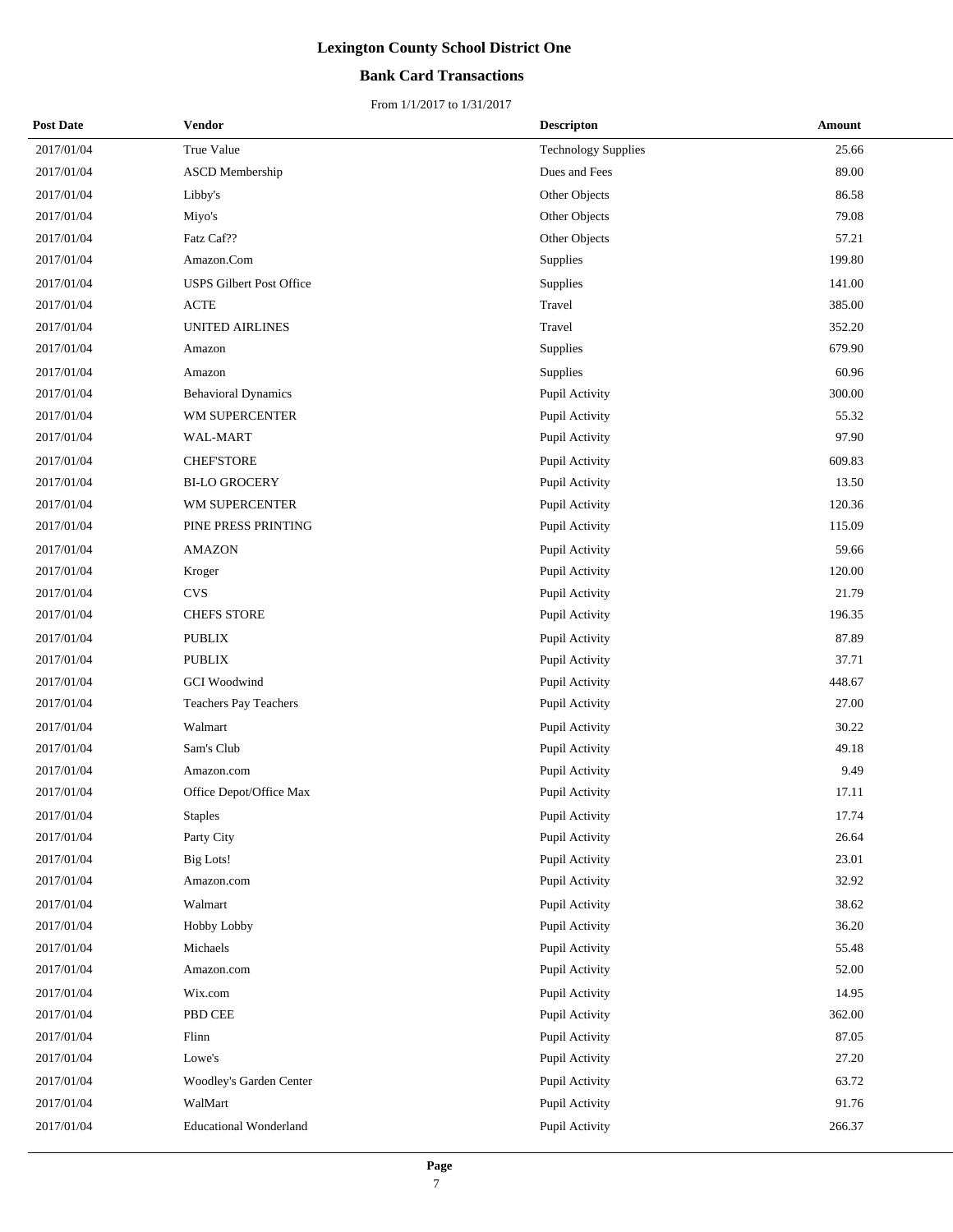## **Bank Card Transactions**

| <b>Post Date</b> | Vendor                         | <b>Descripton</b> | Amount    |
|------------------|--------------------------------|-------------------|-----------|
| 2017/01/04       | Amazon                         | Pupil Activity    | 151.50    |
| 2017/01/04       | Amazon                         | Pupil Activity    | 80.97     |
| 2017/01/04       | Amazon                         | Pupil Activity    | 196.96    |
| 2017/01/04       | Amazon                         | Pupil Activity    | 26.29     |
| 2017/01/04       | Academy                        | Pupil Activity    | 192.54    |
| 2017/01/04       | Academy                        | Pupil Activity    | 288.80    |
| 2017/01/04       | Enterprise Rent A Car          | Pupil Activity    | 155.67    |
| 2017/01/04       | Murphy Express                 | Pupil Activity    | 7.81      |
| 2017/01/04       | Walmart                        | Pupil Activity    | 37.21     |
| 2017/01/04       | Office Depot                   | Pupil Activity    | 131.35    |
| 2017/01/04       | <b>Geralds</b> Tires           | Pupil Activity    | 99.52     |
| 2017/01/04       | Southern Accounting            | Pupil Activity    | 46.60     |
| 2017/01/04       | Murphy Express                 | Pupil Activity    | 9.92      |
| 2017/01/04       | Lowes                          | Pupil Activity    | 10.08     |
| 2017/01/04       | Dollar Tree                    | Pupil Activity    | 8.56      |
| 2017/01/04       | Krispy Kreme                   | Pupil Activity    | 83.31     |
| 2017/01/04       | Walmart                        | Pupil Activity    | 16.76     |
| 2017/01/04       | Shrine Bowl                    | Pupil Activity    | 120.00    |
| 2017/01/04       | Office Depot                   | Pupil Activity    | $-4.27$   |
| 2017/01/04       | Shuttefly                      | Pupil Activity    | 53.46     |
| 2017/01/04       | Shutterfly                     | Pupil Activity    | 53.16     |
| 2017/01/04       | Trophy & Award Center          | Pupil Activity    | 26.75     |
| 2017/01/04       | <b>CMC NE Patient Accounts</b> | Pupil Activity    | 80.00     |
| 2017/01/04       | <b>NATA</b>                    | Pupil Activity    | 227.00    |
| 2017/01/04       | <b>NATA</b>                    | Pupil Activity    | 227.00    |
| 2017/01/04       | Target                         | Pupil Activity    | $-218.25$ |
| 2017/01/04       | Igloo                          | Pupil Activity    | $-42.72$  |
| 2017/01/04       | Igloo Coolers                  | Pupil Activity    | 284.77    |
| 2017/01/04       | Target.com                     | Pupil Activity    | 49.05     |
| 2017/01/04       | Target.com                     | Pupil Activity    | 36.37     |
| 2017/01/04       | Parker's                       | Pupil Activity    | 235.40    |
| 2017/01/04       | Hotels.com                     | Pupil Activity    | 120.33    |
| 2017/01/04       | Walmart                        | Pupil Activity    | 9.61      |
| 2017/01/04       | Lowes                          | Pupil Activity    | 20.29     |
| 2017/01/04       | Lowes                          | Pupil Activity    | 14.94     |
| 2017/01/04       | Lowes                          | Pupil Activity    | 33.08     |
| 2017/01/04       | Home Depot                     | Pupil Activity    | 57.75     |
| 2017/01/04       | $ACT*SC$                       | Pupil Activity    | 359.90    |
| 2017/01/04       | Trophy & Award Center          | Pupil Activity    | 453.68    |
| 2017/01/04       | Parker's of Lexington          | Pupil Activity    | 115.56    |
| 2017/01/04       | <b>Hyatt Place</b>             | Pupil Activity    | 133.52    |
| 2017/01/04       | <b>Hyatt Place</b>             | Pupil Activity    | 133.52    |
| 2017/01/04       | <b>Hyatt Place</b>             | Pupil Activity    | 127.91    |
| 2017/01/04       | <b>Hyatt Place</b>             | Pupil Activity    | 127.91    |
| 2017/01/04       | <b>Hyatt Place</b>             | Pupil Activity    | 133.52    |
|                  |                                |                   |           |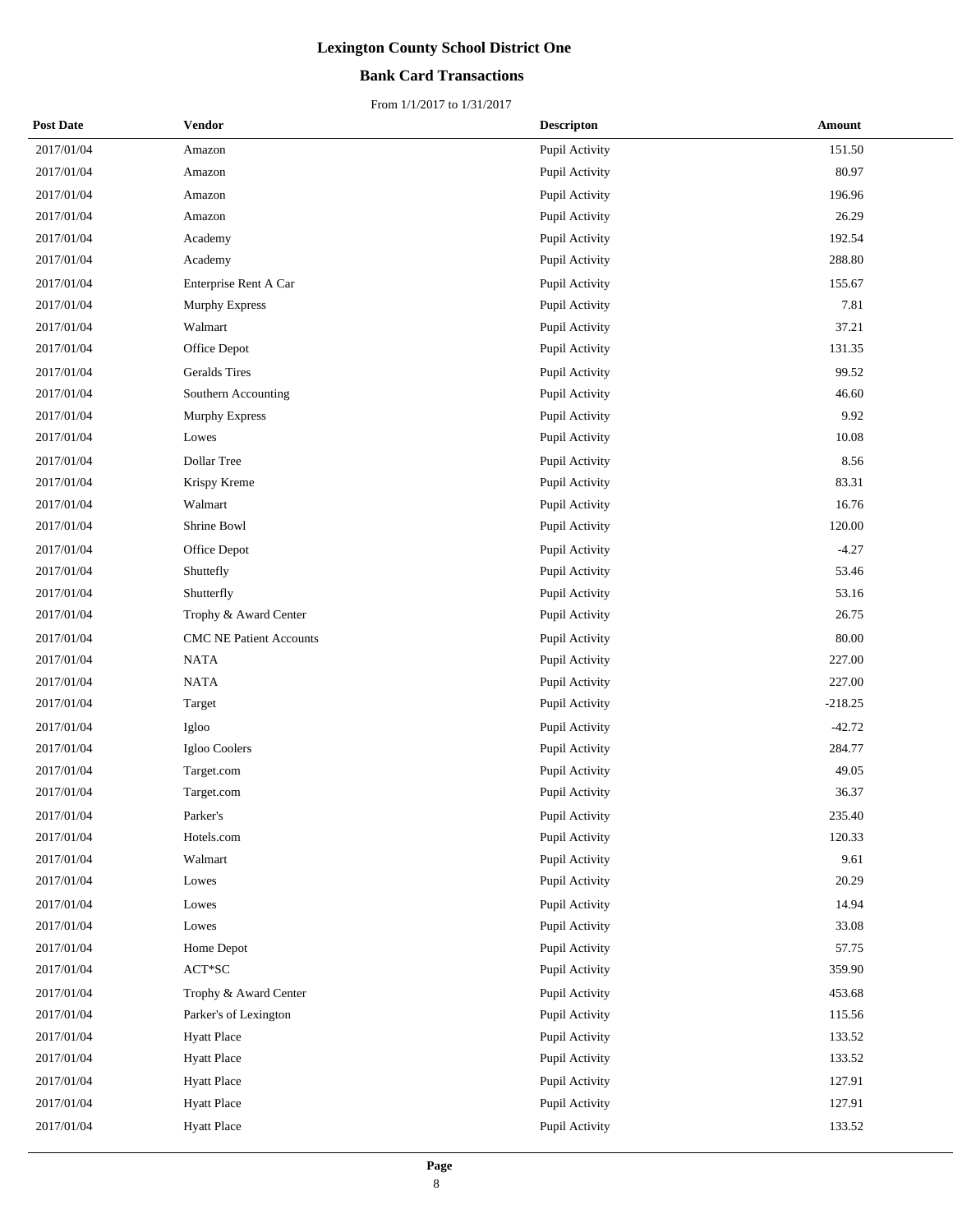## **Bank Card Transactions**

| <b>Post Date</b> | <b>Vendor</b>            | <b>Descripton</b>    | Amount   |
|------------------|--------------------------|----------------------|----------|
| 2017/01/04       | Postnet                  | Pupil Activity       | 164.05   |
| 2017/01/04       | Postnet                  | Pupil Activity       | 310.58   |
| 2017/01/04       | Parker's of Lexington    | Pupil Activity       | 218.28   |
| 2017/01/04       | Parker's of Lexington    | Pupil Activity       | 175.48   |
| 2017/01/04       | Math counts              | Pupil Activity       | 220.00   |
| 2017/01/04       | JC's Lexington Bowl      | Pupil Activity       | 50.00    |
| 2017/01/04       | JC's Lexington Bowl      | Pupil Activity       | 55.00    |
| 2017/01/04       | BREAKOUT, INC            | Pupil Activity       | 417.00   |
| 2017/01/04       | TANGIBLE PLAY            | Pupil Activity       | 290.00   |
| 2017/01/04       | WALMART                  | Pupil Activity       | 87.47    |
| 2017/01/04       | <b>TANGIBLE PLAY</b>     | Pupil Activity       | 290.00   |
| 2017/01/04       | <b>AMAZON</b>            | Pupil Activity       | 189.95   |
| 2017/01/04       | <b>ZOOBOOKS</b>          | Pupil Activity       | 29.95    |
| 2017/01/04       | NATIONAL GEOGRAPHIC      | Pupil Activity       | 15.00    |
| 2017/01/04       | SCHOLASTIC READING CLUB  | Pupil Activity       | 291.00   |
| 2017/01/04       | SPORTS ILLUSTRATED       | Pupil Activity       | 19.95    |
| 2017/01/04       | <b>ZOOBOOKS</b>          | Pupil Activity       | 29.95    |
| 2017/01/04       | SPORTS ILLUSTRATED KIDS  | Pupil Activity       | 19.95    |
| 2017/01/04       | SCHOLASTIC READING CLUB  | Pupil Activity       | 290.50   |
| 2017/01/04       | NATIONAL WILDLIFE        | Pupil Activity       | 10.00    |
| 2017/01/04       | <b>ZOOBOOKS</b>          | Pupil Activity       | 29.95    |
| 2017/01/04       | NATIONAL GEOGRAPHIC KIDS | Pupil Activity       | 15.00    |
| 2017/01/04       | <b>ZOOBOOKS</b>          | Pupil Activity       | 29.95    |
| 2017/01/04       | SPORTS ILLUSTRATED       | Pupil Activity       | 19.95    |
| 2017/01/04       | SCHOLASTIC BOOKS         | Pupil Activity       | 291.00   |
| 2017/01/04       | NATIONAL GEOGRAPHIC      | Pupil Activity       | 15.00    |
| 2017/01/04       | SPORTS ILLUSTRATED       | Pupil Activity       | 19.95    |
| 2017/01/04       | SPORTS ILLUSTRATED       | Pupil Activity       | 19.95    |
| 2017/01/04       | NATIONAL GEOGRAPHIC KIDS | Pupil Activity       | 15.00    |
| 2017/01/04       | NATIONAL GEOGRAPHIC      | Pupil Activity       | 15.00    |
| 2017/01/04       | ZOOBOOKS                 | Pupil Activity       | 29.95    |
| 2017/01/04       | <b>IKEA</b>              | Supplies             | 75.06    |
| 2017/01/04       | Spring Hill Nurseries    | Supplies             | 18.47    |
| 2017/01/04       | Lowes                    | Supplies             | 108.64   |
| 2017/01/04       | Spring Hill Nurseries    | Supplies             | 23.43    |
| 2017/01/04       | Spring Hill Nurseries    | Supplies             | $-24.22$ |
| 2017/01/04       | Mini Direct Dearing      | Supplies             | 85.88    |
| 2017/01/05       | Office Depot             | Printing and Binding | 51.36    |
| 2017/01/05       | Raptor                   | Supplies             | 200.00   |
| 2017/01/05       | Office Depot             | Supplies             | 103.76   |
| 2017/01/05       | Office Depot             | Supplies             | 64.18    |
| 2017/01/05       | <b>CVS Pharmacy</b>      | Supplies             | 8.87     |
| 2017/01/05       | 4 Imprint                | Supplies             | 239.65   |
| 2017/01/05       | Amazon.com               | Supplies             | 37.97    |
| 2017/01/05       | Walmart                  | Supplies             | 37.42    |
|                  |                          |                      |          |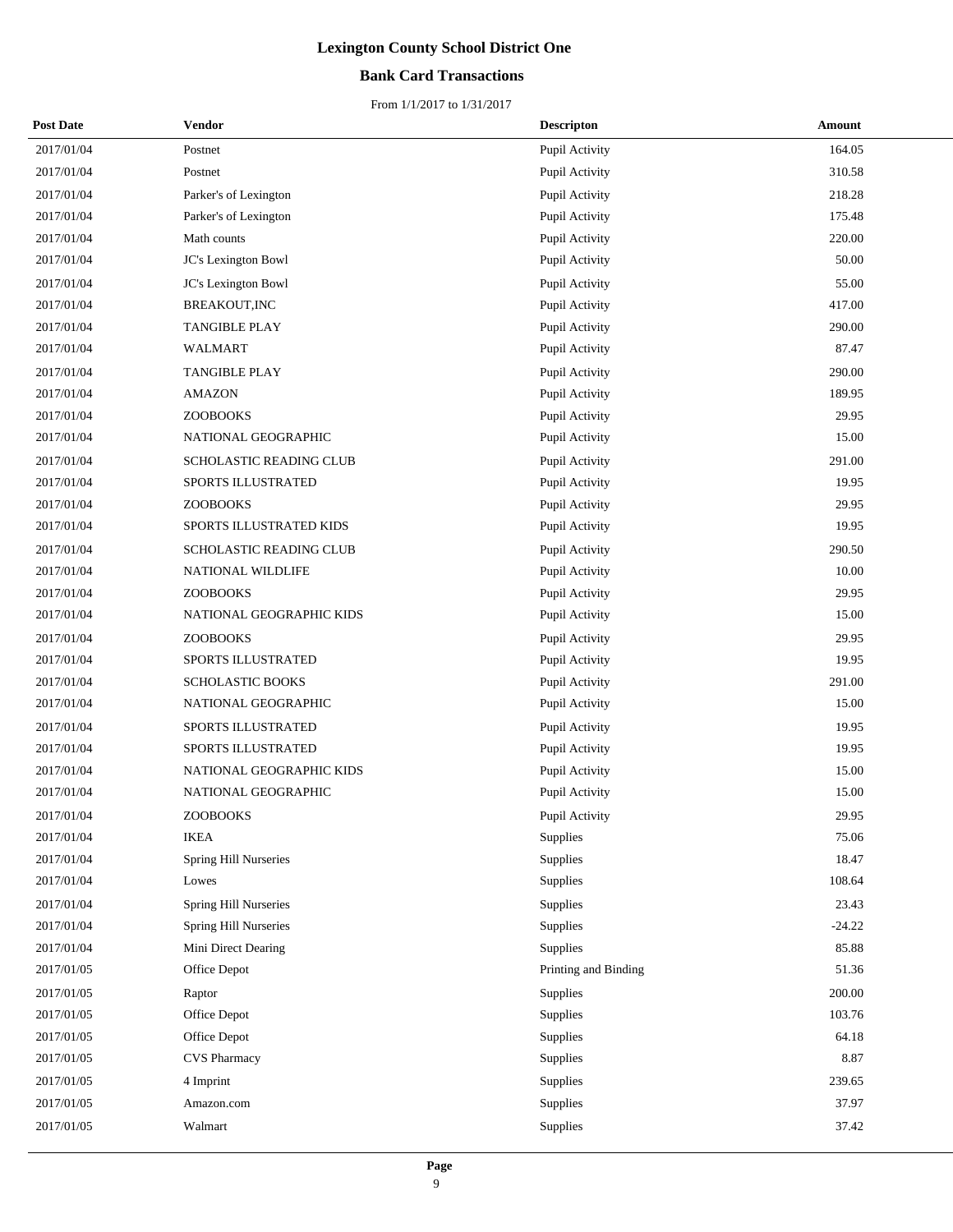## **Bank Card Transactions**

| <b>Post Date</b> | Vendor                  | <b>Descripton</b>          | <b>Amount</b> |
|------------------|-------------------------|----------------------------|---------------|
| 2017/01/05       | Party City              | Supplies                   | 47.01         |
| 2017/01/05       | Target                  | Supplies                   | 43.56         |
| 2017/01/05       | Amazon.com              | Supplies                   | 8.99          |
| 2017/01/05       | Michael's               | Supplies                   | 6.71          |
| 2017/01/05       | Walmart                 | Supplies                   | 36.28         |
| 2017/01/05       | <b>Staples</b>          | Supplies                   | 16.19         |
| 2017/01/05       | Office Depot            | Supplies                   | 103.38        |
| 2017/01/05       | Amazon.com              | Supplies                   | 183.12        |
| 2017/01/05       | Amazon.com              | Supplies                   | 25.89         |
| 2017/01/05       | Amazon.com              | Supplies                   | 123.96        |
| 2017/01/05       | Amazon                  | Supplies                   | 66.76         |
| 2017/01/05       | Office Depot            | Supplies                   | 81.68         |
| 2017/01/05       | Amazon                  | Supplies                   | 53.47         |
| 2017/01/05       | Amazon                  | Supplies                   | 251.91        |
| 2017/01/05       | Office Depot            | Supplies                   | 119.13        |
| 2017/01/05       | Amazon                  | Supplies                   | 5.15          |
| 2017/01/05       | Crown Awards            | Supplies                   | 136.99        |
| 2017/01/05       | <b>JW</b> Pepper        | Supplies                   | 183.24        |
| 2017/01/05       | Amazon                  | Supplies                   | 25.82         |
| 2017/01/05       | <b>JW</b> Pepper        | Supplies                   | 129.48        |
| 2017/01/05       | Walmart                 | Supplies                   | 12.84         |
| 2017/01/05       | <b>JW</b> Pepper        | Supplies                   | 126.99        |
| 2017/01/05       | Crown Awards            | Supplies                   | 41.95         |
| 2017/01/05       | Office Supply           | Supplies                   | 158.99        |
| 2017/01/05       | MB Craft                | Supplies                   | 78.13         |
| 2017/01/05       | Food Lion               | Supplies                   | 11.33         |
| 2017/01/05       | Walmart                 | Supplies                   | 19.25         |
| 2017/01/05       | Publix                  | Supplies                   | 6.50          |
| 2017/01/05       | JoAnn                   | Supplies                   | 68.24         |
| 2017/01/05       | IGA                     | Supplies                   | 209.75        |
| 2017/01/05       | Walmart                 | Supplies                   | 69.18         |
| 2017/01/05       | <b>Education Week</b>   | Software Renewal/Agreemen  | 39.00         |
| 2017/01/05       | <b>NSBA</b>             | Software Renewal/Agreemen  | 99.00         |
| 2017/01/05       | <b>DropBox</b>          | Supplies                   | 99.00         |
| 2017/01/05       | Amazon.com              | Supplies                   | 12.49         |
| 2017/01/05       | IGA                     | Supplies                   | 21.33         |
| 2017/01/05       | WM SUPERCENTER #881     | Supplies                   | 150.86        |
| 2017/01/05       | Demco                   | Supplies                   | 81.91         |
| 2017/01/05       | Amazon.com              | <b>Technology Supplies</b> | 24.30         |
| 2017/01/05       | Amazon.com              | <b>Technology Supplies</b> | 24.18         |
| 2017/01/05       | <b>SC-ASCD</b>          | Travel                     | 360.00        |
| 2017/01/05       | South Carolina Council  | Travel                     | 80.00         |
| 2017/01/05       | South Carolina Council  | Travel                     | 80.00         |
| 2017/01/05       | Amazon (Credit voucher) | Supplies                   | $-24.99$      |
| 2017/01/05       | Walmart                 | Supplies                   | 21.22         |
|                  |                         |                            |               |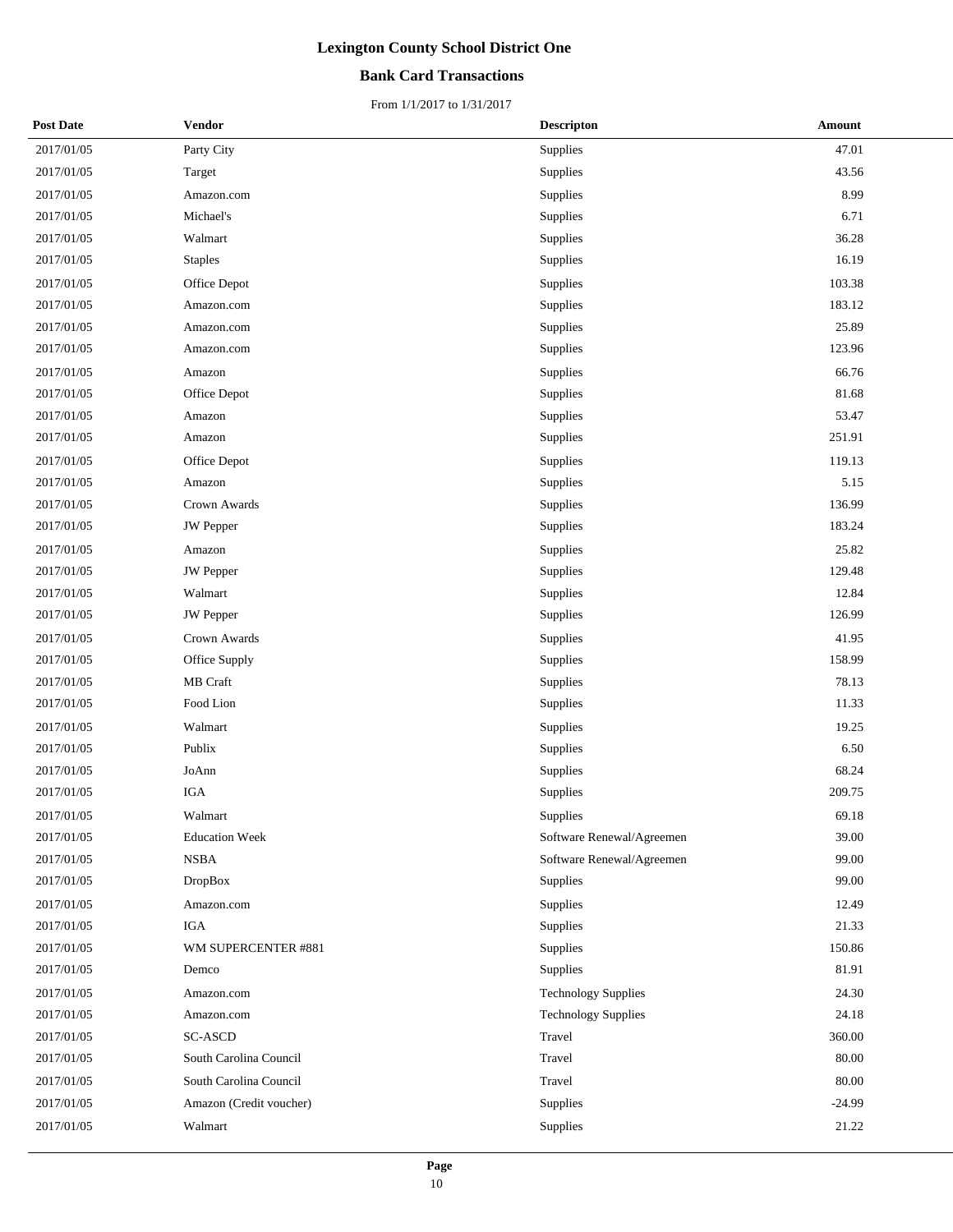## **Bank Card Transactions**

| 2017/01/05<br>Finance Charge<br>12.46<br>Supplies<br>10.70<br>2017/01/05<br>Dollar Tree<br>Supplies<br>74.89<br>2017/01/05<br>Office Depot<br>Supplies<br>2017/01/05<br>Supplies<br>25.05<br>Amazon<br>3.79<br>2017/01/05<br>Finance Charge<br>Supplies<br>74.83<br>2017/01/05<br>Office Depot<br>Supplies<br>7.24<br>2017/01/05<br>Supplies<br>Amazon<br>2017/01/05<br>Finance Charge<br>Supplies<br>3.10<br>3.21<br>2017/01/05<br><b>Dollar General</b><br>Supplies<br>Walmart<br>124.91<br>2017/01/05<br>Supplies<br>2017/01/05<br>26.98<br>Postal Express<br>Supplies<br>28.32<br>2017/01/05<br>Finance Charge<br>Supplies<br>Finance Charge<br>35.00<br>2017/01/05<br>Supplies<br>24.99<br>2017/01/05<br>Supplies<br>Amazon<br>Late Fee<br>35.00<br>2017/01/05<br>Supplies<br>2017/01/05<br>Supplies<br>231.09<br>Office Depot<br>2017/01/05<br>Late Fee<br>Supplies<br>35.00<br>Supplies<br>23.91<br>2017/01/05<br>Amazon<br>Late Fee<br>35.00<br>2017/01/05<br>Supplies<br>2017/01/05<br>12.00<br><b>Technology Supplies</b><br>JibJab (this is being disputed<br>1.99<br>2017/01/05<br>JibJab<br><b>Technology Supplies</b><br>Aldi<br>Other Objects<br>15.12<br>2017/01/05<br>2017/01/05<br>Bi Lo<br>Other Objects<br>22.50<br>2017/01/05<br>Publix<br>Other Objects<br>33.48<br>2017/01/05<br>Other Objects<br>23.88<br>Walmart<br>428.71<br>2017/01/05<br>Supplies<br><b>Service Printing</b><br>2017/01/05<br>63.13<br>Supplies<br>Amazon.com<br>2017/01/05<br><b>USPS</b><br>Supplies<br>94.00<br>2017/01/05<br><b>SC</b> Association<br>Travel<br>25.00<br>Supplies<br>21.70<br>2017/01/05<br>Subway<br>58.03<br>2017/01/05<br>Michaels<br>Supplies<br>38.06<br>2017/01/05<br>Walmart<br>Supplies<br>Supplies<br>2017/01/05<br>Walgreens<br>13.37<br>Supplies<br>135.89<br>2017/01/05<br>Amazon.com<br>2017/01/05<br>Walmart<br>Supplies<br>3.71<br>137.88<br>2017/01/05<br>LR Hook<br>Repairs and Maintenance<br>24.95<br>2017/01/05<br>LR Hook<br>Repairs and Maintenance<br>104.36<br>2017/01/05<br>LR Hook Tire<br>Repairs and Maintenance<br>2017/01/05<br>AutoZone<br>Supplies-Maintenace<br>167.82<br>2017/01/05<br>Enlows<br>Supplies-Maintenace<br>138.77<br>2017/01/05<br>Kohl's<br>Supplies-Maintenace<br>26.72<br>363.67<br>Kohl's<br>Supplies-Maintenace<br>2017/01/05<br>Lowe's<br>Supplies-Maintenace<br>124.58<br>2017/01/05<br>2017/01/05<br>Supplies-Maintenace<br>176.92<br><b>AZ Lawnmower</b><br>6.84<br>2017/01/05<br>Lexington True Value<br>Supplies-Maintenace | <b>Post Date</b> | Vendor | <b>Descripton</b> | Amount |
|-------------------------------------------------------------------------------------------------------------------------------------------------------------------------------------------------------------------------------------------------------------------------------------------------------------------------------------------------------------------------------------------------------------------------------------------------------------------------------------------------------------------------------------------------------------------------------------------------------------------------------------------------------------------------------------------------------------------------------------------------------------------------------------------------------------------------------------------------------------------------------------------------------------------------------------------------------------------------------------------------------------------------------------------------------------------------------------------------------------------------------------------------------------------------------------------------------------------------------------------------------------------------------------------------------------------------------------------------------------------------------------------------------------------------------------------------------------------------------------------------------------------------------------------------------------------------------------------------------------------------------------------------------------------------------------------------------------------------------------------------------------------------------------------------------------------------------------------------------------------------------------------------------------------------------------------------------------------------------------------------------------------------------------------------------------------------------------------------------------------------------------------------------------------------------------------------------------------------------------------------------------------------------------------------------------------------------------------------------------------------------------------------------------------------------------------------------------------------------------------------------|------------------|--------|-------------------|--------|
|                                                                                                                                                                                                                                                                                                                                                                                                                                                                                                                                                                                                                                                                                                                                                                                                                                                                                                                                                                                                                                                                                                                                                                                                                                                                                                                                                                                                                                                                                                                                                                                                                                                                                                                                                                                                                                                                                                                                                                                                                                                                                                                                                                                                                                                                                                                                                                                                                                                                                                       |                  |        |                   |        |
|                                                                                                                                                                                                                                                                                                                                                                                                                                                                                                                                                                                                                                                                                                                                                                                                                                                                                                                                                                                                                                                                                                                                                                                                                                                                                                                                                                                                                                                                                                                                                                                                                                                                                                                                                                                                                                                                                                                                                                                                                                                                                                                                                                                                                                                                                                                                                                                                                                                                                                       |                  |        |                   |        |
|                                                                                                                                                                                                                                                                                                                                                                                                                                                                                                                                                                                                                                                                                                                                                                                                                                                                                                                                                                                                                                                                                                                                                                                                                                                                                                                                                                                                                                                                                                                                                                                                                                                                                                                                                                                                                                                                                                                                                                                                                                                                                                                                                                                                                                                                                                                                                                                                                                                                                                       |                  |        |                   |        |
|                                                                                                                                                                                                                                                                                                                                                                                                                                                                                                                                                                                                                                                                                                                                                                                                                                                                                                                                                                                                                                                                                                                                                                                                                                                                                                                                                                                                                                                                                                                                                                                                                                                                                                                                                                                                                                                                                                                                                                                                                                                                                                                                                                                                                                                                                                                                                                                                                                                                                                       |                  |        |                   |        |
|                                                                                                                                                                                                                                                                                                                                                                                                                                                                                                                                                                                                                                                                                                                                                                                                                                                                                                                                                                                                                                                                                                                                                                                                                                                                                                                                                                                                                                                                                                                                                                                                                                                                                                                                                                                                                                                                                                                                                                                                                                                                                                                                                                                                                                                                                                                                                                                                                                                                                                       |                  |        |                   |        |
|                                                                                                                                                                                                                                                                                                                                                                                                                                                                                                                                                                                                                                                                                                                                                                                                                                                                                                                                                                                                                                                                                                                                                                                                                                                                                                                                                                                                                                                                                                                                                                                                                                                                                                                                                                                                                                                                                                                                                                                                                                                                                                                                                                                                                                                                                                                                                                                                                                                                                                       |                  |        |                   |        |
|                                                                                                                                                                                                                                                                                                                                                                                                                                                                                                                                                                                                                                                                                                                                                                                                                                                                                                                                                                                                                                                                                                                                                                                                                                                                                                                                                                                                                                                                                                                                                                                                                                                                                                                                                                                                                                                                                                                                                                                                                                                                                                                                                                                                                                                                                                                                                                                                                                                                                                       |                  |        |                   |        |
|                                                                                                                                                                                                                                                                                                                                                                                                                                                                                                                                                                                                                                                                                                                                                                                                                                                                                                                                                                                                                                                                                                                                                                                                                                                                                                                                                                                                                                                                                                                                                                                                                                                                                                                                                                                                                                                                                                                                                                                                                                                                                                                                                                                                                                                                                                                                                                                                                                                                                                       |                  |        |                   |        |
|                                                                                                                                                                                                                                                                                                                                                                                                                                                                                                                                                                                                                                                                                                                                                                                                                                                                                                                                                                                                                                                                                                                                                                                                                                                                                                                                                                                                                                                                                                                                                                                                                                                                                                                                                                                                                                                                                                                                                                                                                                                                                                                                                                                                                                                                                                                                                                                                                                                                                                       |                  |        |                   |        |
|                                                                                                                                                                                                                                                                                                                                                                                                                                                                                                                                                                                                                                                                                                                                                                                                                                                                                                                                                                                                                                                                                                                                                                                                                                                                                                                                                                                                                                                                                                                                                                                                                                                                                                                                                                                                                                                                                                                                                                                                                                                                                                                                                                                                                                                                                                                                                                                                                                                                                                       |                  |        |                   |        |
|                                                                                                                                                                                                                                                                                                                                                                                                                                                                                                                                                                                                                                                                                                                                                                                                                                                                                                                                                                                                                                                                                                                                                                                                                                                                                                                                                                                                                                                                                                                                                                                                                                                                                                                                                                                                                                                                                                                                                                                                                                                                                                                                                                                                                                                                                                                                                                                                                                                                                                       |                  |        |                   |        |
|                                                                                                                                                                                                                                                                                                                                                                                                                                                                                                                                                                                                                                                                                                                                                                                                                                                                                                                                                                                                                                                                                                                                                                                                                                                                                                                                                                                                                                                                                                                                                                                                                                                                                                                                                                                                                                                                                                                                                                                                                                                                                                                                                                                                                                                                                                                                                                                                                                                                                                       |                  |        |                   |        |
|                                                                                                                                                                                                                                                                                                                                                                                                                                                                                                                                                                                                                                                                                                                                                                                                                                                                                                                                                                                                                                                                                                                                                                                                                                                                                                                                                                                                                                                                                                                                                                                                                                                                                                                                                                                                                                                                                                                                                                                                                                                                                                                                                                                                                                                                                                                                                                                                                                                                                                       |                  |        |                   |        |
|                                                                                                                                                                                                                                                                                                                                                                                                                                                                                                                                                                                                                                                                                                                                                                                                                                                                                                                                                                                                                                                                                                                                                                                                                                                                                                                                                                                                                                                                                                                                                                                                                                                                                                                                                                                                                                                                                                                                                                                                                                                                                                                                                                                                                                                                                                                                                                                                                                                                                                       |                  |        |                   |        |
|                                                                                                                                                                                                                                                                                                                                                                                                                                                                                                                                                                                                                                                                                                                                                                                                                                                                                                                                                                                                                                                                                                                                                                                                                                                                                                                                                                                                                                                                                                                                                                                                                                                                                                                                                                                                                                                                                                                                                                                                                                                                                                                                                                                                                                                                                                                                                                                                                                                                                                       |                  |        |                   |        |
|                                                                                                                                                                                                                                                                                                                                                                                                                                                                                                                                                                                                                                                                                                                                                                                                                                                                                                                                                                                                                                                                                                                                                                                                                                                                                                                                                                                                                                                                                                                                                                                                                                                                                                                                                                                                                                                                                                                                                                                                                                                                                                                                                                                                                                                                                                                                                                                                                                                                                                       |                  |        |                   |        |
|                                                                                                                                                                                                                                                                                                                                                                                                                                                                                                                                                                                                                                                                                                                                                                                                                                                                                                                                                                                                                                                                                                                                                                                                                                                                                                                                                                                                                                                                                                                                                                                                                                                                                                                                                                                                                                                                                                                                                                                                                                                                                                                                                                                                                                                                                                                                                                                                                                                                                                       |                  |        |                   |        |
|                                                                                                                                                                                                                                                                                                                                                                                                                                                                                                                                                                                                                                                                                                                                                                                                                                                                                                                                                                                                                                                                                                                                                                                                                                                                                                                                                                                                                                                                                                                                                                                                                                                                                                                                                                                                                                                                                                                                                                                                                                                                                                                                                                                                                                                                                                                                                                                                                                                                                                       |                  |        |                   |        |
|                                                                                                                                                                                                                                                                                                                                                                                                                                                                                                                                                                                                                                                                                                                                                                                                                                                                                                                                                                                                                                                                                                                                                                                                                                                                                                                                                                                                                                                                                                                                                                                                                                                                                                                                                                                                                                                                                                                                                                                                                                                                                                                                                                                                                                                                                                                                                                                                                                                                                                       |                  |        |                   |        |
|                                                                                                                                                                                                                                                                                                                                                                                                                                                                                                                                                                                                                                                                                                                                                                                                                                                                                                                                                                                                                                                                                                                                                                                                                                                                                                                                                                                                                                                                                                                                                                                                                                                                                                                                                                                                                                                                                                                                                                                                                                                                                                                                                                                                                                                                                                                                                                                                                                                                                                       |                  |        |                   |        |
|                                                                                                                                                                                                                                                                                                                                                                                                                                                                                                                                                                                                                                                                                                                                                                                                                                                                                                                                                                                                                                                                                                                                                                                                                                                                                                                                                                                                                                                                                                                                                                                                                                                                                                                                                                                                                                                                                                                                                                                                                                                                                                                                                                                                                                                                                                                                                                                                                                                                                                       |                  |        |                   |        |
|                                                                                                                                                                                                                                                                                                                                                                                                                                                                                                                                                                                                                                                                                                                                                                                                                                                                                                                                                                                                                                                                                                                                                                                                                                                                                                                                                                                                                                                                                                                                                                                                                                                                                                                                                                                                                                                                                                                                                                                                                                                                                                                                                                                                                                                                                                                                                                                                                                                                                                       |                  |        |                   |        |
|                                                                                                                                                                                                                                                                                                                                                                                                                                                                                                                                                                                                                                                                                                                                                                                                                                                                                                                                                                                                                                                                                                                                                                                                                                                                                                                                                                                                                                                                                                                                                                                                                                                                                                                                                                                                                                                                                                                                                                                                                                                                                                                                                                                                                                                                                                                                                                                                                                                                                                       |                  |        |                   |        |
|                                                                                                                                                                                                                                                                                                                                                                                                                                                                                                                                                                                                                                                                                                                                                                                                                                                                                                                                                                                                                                                                                                                                                                                                                                                                                                                                                                                                                                                                                                                                                                                                                                                                                                                                                                                                                                                                                                                                                                                                                                                                                                                                                                                                                                                                                                                                                                                                                                                                                                       |                  |        |                   |        |
|                                                                                                                                                                                                                                                                                                                                                                                                                                                                                                                                                                                                                                                                                                                                                                                                                                                                                                                                                                                                                                                                                                                                                                                                                                                                                                                                                                                                                                                                                                                                                                                                                                                                                                                                                                                                                                                                                                                                                                                                                                                                                                                                                                                                                                                                                                                                                                                                                                                                                                       |                  |        |                   |        |
|                                                                                                                                                                                                                                                                                                                                                                                                                                                                                                                                                                                                                                                                                                                                                                                                                                                                                                                                                                                                                                                                                                                                                                                                                                                                                                                                                                                                                                                                                                                                                                                                                                                                                                                                                                                                                                                                                                                                                                                                                                                                                                                                                                                                                                                                                                                                                                                                                                                                                                       |                  |        |                   |        |
|                                                                                                                                                                                                                                                                                                                                                                                                                                                                                                                                                                                                                                                                                                                                                                                                                                                                                                                                                                                                                                                                                                                                                                                                                                                                                                                                                                                                                                                                                                                                                                                                                                                                                                                                                                                                                                                                                                                                                                                                                                                                                                                                                                                                                                                                                                                                                                                                                                                                                                       |                  |        |                   |        |
|                                                                                                                                                                                                                                                                                                                                                                                                                                                                                                                                                                                                                                                                                                                                                                                                                                                                                                                                                                                                                                                                                                                                                                                                                                                                                                                                                                                                                                                                                                                                                                                                                                                                                                                                                                                                                                                                                                                                                                                                                                                                                                                                                                                                                                                                                                                                                                                                                                                                                                       |                  |        |                   |        |
|                                                                                                                                                                                                                                                                                                                                                                                                                                                                                                                                                                                                                                                                                                                                                                                                                                                                                                                                                                                                                                                                                                                                                                                                                                                                                                                                                                                                                                                                                                                                                                                                                                                                                                                                                                                                                                                                                                                                                                                                                                                                                                                                                                                                                                                                                                                                                                                                                                                                                                       |                  |        |                   |        |
|                                                                                                                                                                                                                                                                                                                                                                                                                                                                                                                                                                                                                                                                                                                                                                                                                                                                                                                                                                                                                                                                                                                                                                                                                                                                                                                                                                                                                                                                                                                                                                                                                                                                                                                                                                                                                                                                                                                                                                                                                                                                                                                                                                                                                                                                                                                                                                                                                                                                                                       |                  |        |                   |        |
|                                                                                                                                                                                                                                                                                                                                                                                                                                                                                                                                                                                                                                                                                                                                                                                                                                                                                                                                                                                                                                                                                                                                                                                                                                                                                                                                                                                                                                                                                                                                                                                                                                                                                                                                                                                                                                                                                                                                                                                                                                                                                                                                                                                                                                                                                                                                                                                                                                                                                                       |                  |        |                   |        |
|                                                                                                                                                                                                                                                                                                                                                                                                                                                                                                                                                                                                                                                                                                                                                                                                                                                                                                                                                                                                                                                                                                                                                                                                                                                                                                                                                                                                                                                                                                                                                                                                                                                                                                                                                                                                                                                                                                                                                                                                                                                                                                                                                                                                                                                                                                                                                                                                                                                                                                       |                  |        |                   |        |
|                                                                                                                                                                                                                                                                                                                                                                                                                                                                                                                                                                                                                                                                                                                                                                                                                                                                                                                                                                                                                                                                                                                                                                                                                                                                                                                                                                                                                                                                                                                                                                                                                                                                                                                                                                                                                                                                                                                                                                                                                                                                                                                                                                                                                                                                                                                                                                                                                                                                                                       |                  |        |                   |        |
|                                                                                                                                                                                                                                                                                                                                                                                                                                                                                                                                                                                                                                                                                                                                                                                                                                                                                                                                                                                                                                                                                                                                                                                                                                                                                                                                                                                                                                                                                                                                                                                                                                                                                                                                                                                                                                                                                                                                                                                                                                                                                                                                                                                                                                                                                                                                                                                                                                                                                                       |                  |        |                   |        |
|                                                                                                                                                                                                                                                                                                                                                                                                                                                                                                                                                                                                                                                                                                                                                                                                                                                                                                                                                                                                                                                                                                                                                                                                                                                                                                                                                                                                                                                                                                                                                                                                                                                                                                                                                                                                                                                                                                                                                                                                                                                                                                                                                                                                                                                                                                                                                                                                                                                                                                       |                  |        |                   |        |
|                                                                                                                                                                                                                                                                                                                                                                                                                                                                                                                                                                                                                                                                                                                                                                                                                                                                                                                                                                                                                                                                                                                                                                                                                                                                                                                                                                                                                                                                                                                                                                                                                                                                                                                                                                                                                                                                                                                                                                                                                                                                                                                                                                                                                                                                                                                                                                                                                                                                                                       |                  |        |                   |        |
|                                                                                                                                                                                                                                                                                                                                                                                                                                                                                                                                                                                                                                                                                                                                                                                                                                                                                                                                                                                                                                                                                                                                                                                                                                                                                                                                                                                                                                                                                                                                                                                                                                                                                                                                                                                                                                                                                                                                                                                                                                                                                                                                                                                                                                                                                                                                                                                                                                                                                                       |                  |        |                   |        |
|                                                                                                                                                                                                                                                                                                                                                                                                                                                                                                                                                                                                                                                                                                                                                                                                                                                                                                                                                                                                                                                                                                                                                                                                                                                                                                                                                                                                                                                                                                                                                                                                                                                                                                                                                                                                                                                                                                                                                                                                                                                                                                                                                                                                                                                                                                                                                                                                                                                                                                       |                  |        |                   |        |
|                                                                                                                                                                                                                                                                                                                                                                                                                                                                                                                                                                                                                                                                                                                                                                                                                                                                                                                                                                                                                                                                                                                                                                                                                                                                                                                                                                                                                                                                                                                                                                                                                                                                                                                                                                                                                                                                                                                                                                                                                                                                                                                                                                                                                                                                                                                                                                                                                                                                                                       |                  |        |                   |        |
|                                                                                                                                                                                                                                                                                                                                                                                                                                                                                                                                                                                                                                                                                                                                                                                                                                                                                                                                                                                                                                                                                                                                                                                                                                                                                                                                                                                                                                                                                                                                                                                                                                                                                                                                                                                                                                                                                                                                                                                                                                                                                                                                                                                                                                                                                                                                                                                                                                                                                                       |                  |        |                   |        |
|                                                                                                                                                                                                                                                                                                                                                                                                                                                                                                                                                                                                                                                                                                                                                                                                                                                                                                                                                                                                                                                                                                                                                                                                                                                                                                                                                                                                                                                                                                                                                                                                                                                                                                                                                                                                                                                                                                                                                                                                                                                                                                                                                                                                                                                                                                                                                                                                                                                                                                       |                  |        |                   |        |
|                                                                                                                                                                                                                                                                                                                                                                                                                                                                                                                                                                                                                                                                                                                                                                                                                                                                                                                                                                                                                                                                                                                                                                                                                                                                                                                                                                                                                                                                                                                                                                                                                                                                                                                                                                                                                                                                                                                                                                                                                                                                                                                                                                                                                                                                                                                                                                                                                                                                                                       |                  |        |                   |        |
|                                                                                                                                                                                                                                                                                                                                                                                                                                                                                                                                                                                                                                                                                                                                                                                                                                                                                                                                                                                                                                                                                                                                                                                                                                                                                                                                                                                                                                                                                                                                                                                                                                                                                                                                                                                                                                                                                                                                                                                                                                                                                                                                                                                                                                                                                                                                                                                                                                                                                                       |                  |        |                   |        |
|                                                                                                                                                                                                                                                                                                                                                                                                                                                                                                                                                                                                                                                                                                                                                                                                                                                                                                                                                                                                                                                                                                                                                                                                                                                                                                                                                                                                                                                                                                                                                                                                                                                                                                                                                                                                                                                                                                                                                                                                                                                                                                                                                                                                                                                                                                                                                                                                                                                                                                       |                  |        |                   |        |
|                                                                                                                                                                                                                                                                                                                                                                                                                                                                                                                                                                                                                                                                                                                                                                                                                                                                                                                                                                                                                                                                                                                                                                                                                                                                                                                                                                                                                                                                                                                                                                                                                                                                                                                                                                                                                                                                                                                                                                                                                                                                                                                                                                                                                                                                                                                                                                                                                                                                                                       |                  |        |                   |        |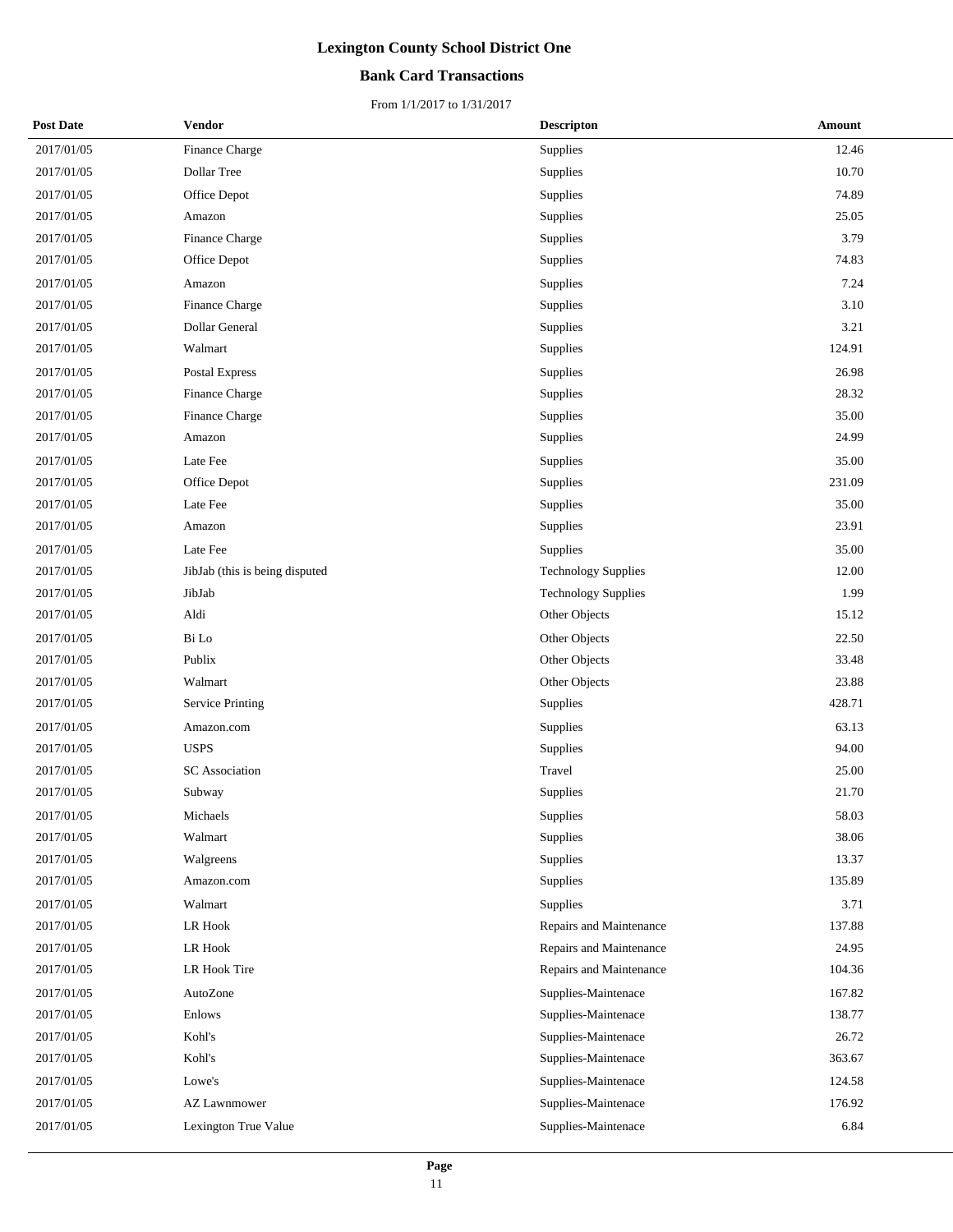## **Bank Card Transactions**

| <b>Post Date</b> | Vendor                      | <b>Descripton</b>       | Amount |
|------------------|-----------------------------|-------------------------|--------|
| 2017/01/05       | Enlows                      | Supplies-Maintenace     | 155.83 |
| 2017/01/05       | <b>AZ Lawnmower</b>         | Supplies-Maintenace     | 127.76 |
| 2017/01/05       | <b>NAPA</b>                 | Supplies-Maintenace     | 167.46 |
| 2017/01/05       | Enlows                      | Supplies-Maintenace     | 172.85 |
| 2017/01/05       | <b>Bobcat</b>               | Supplies-Maintenace     | 185.61 |
| 2017/01/05       | <b>NAPA</b>                 | Supplies-Maintenace     | 76.78  |
| 2017/01/05       | Enlows                      | Supplies-Maintenace     | 195.03 |
| 2017/01/05       | AutoZone                    | Supplies-Maintenace     | 123.97 |
| 2017/01/05       | Enlows                      | Supplies-Maintenace     | 130.38 |
| 2017/01/05       | Carts Plus                  | Repairs and Maintenance | 45.00  |
| 2017/01/05       | <b>AZ Lawnmower</b>         | Supplies-Maintenace     | 54.14  |
| 2017/01/05       | Carts Plus                  | Supplies-Maintenace     | 132.63 |
| 2017/01/05       | Carts Plus                  | Supplies-Maintenace     | 71.37  |
| 2017/01/05       | AZ Lawnmower                | Supplies-Maintenace     | 86.67  |
| 2017/01/05       | Carts Plus                  | Supplies-Maintenace     | 53.50  |
| 2017/01/05       | Ace Hardware                | Supplies                | 195.24 |
| 2017/01/05       | Ed Smith Lumber             | Supplies                | 5.40   |
| 2017/01/05       | Lowe's                      | Supplies                | 30.96  |
| 2017/01/05       | Amazon.com                  | Supplies                | 71.63  |
| 2017/01/05       | <b>Dollar General Store</b> | Supplies                | 25.68  |
| 2017/01/05       | <b>LR Hook</b>              | Supplies-Maintenace     | 171.15 |
| 2017/01/05       | WalMart                     | Supplies                | 29.46  |
| 2017/01/05       | Lowes                       | Supplies                | 250.23 |
| 2017/01/05       | <b>Dollar General Store</b> | Supplies                | 23.17  |
| 2017/01/05       | WalMart                     | Supplies                | 123.69 |
| 2017/01/05       | LR Hook                     | Supplies-Maintenace     | 19.15  |
| 2017/01/05       | LR Hook                     | Supplies-Maintenace     | 81.79  |
| 2017/01/05       | Wingards                    | Supplies                | 160.44 |
| 2017/01/05       | Lowe's                      | Supplies                | 65.16  |
| 2017/01/05       | Lowe's                      | Supplies                | 116.50 |
| 2017/01/05       | Wingards                    | Supplies                | 48.12  |
| 2017/01/05       | Wingards                    | Supplies                | 55.61  |
| 2017/01/05       | <b>ALCO</b> Sales           | Supplies                | 52.49  |
| 2017/01/05       | LR Hook                     | Supplies-Maintenace     | 81.79  |
| 2017/01/05       | Lexington True Value        | Supplies-Maintenace     | 19.60  |
| 2017/01/05       | Derricks                    | Supplies                | 34.33  |
| 2017/01/05       | LR Hook Tire                | Supplies-Maintenace     | 19.90  |
| 2017/01/05       | LR Hook Tire                | Supplies-Maintenace     | 122.69 |
| 2017/01/05       | <b>AZ Lawnmower</b>         | Supplies-Maintenace     | 78.87  |
| 2017/01/05       | THE HOME DEPOT #1106        | Supplies                | 5.97   |
| 2017/01/05       | Enlows                      | Supplies-Maintenace     | 185.08 |
| 2017/01/05       | AZ Lawnmower                | Supplies-Maintenace     | 97.64  |
| 2017/01/05       | <b>AZ Lawnmower</b>         | Supplies-Maintenace     | 97.64  |
| 2017/01/05       | Lowes                       | Supplies                | 133.12 |
| 2017/01/05       | Lexington True Value        | Supplies-Maintenace     | 47.06  |
|                  |                             |                         |        |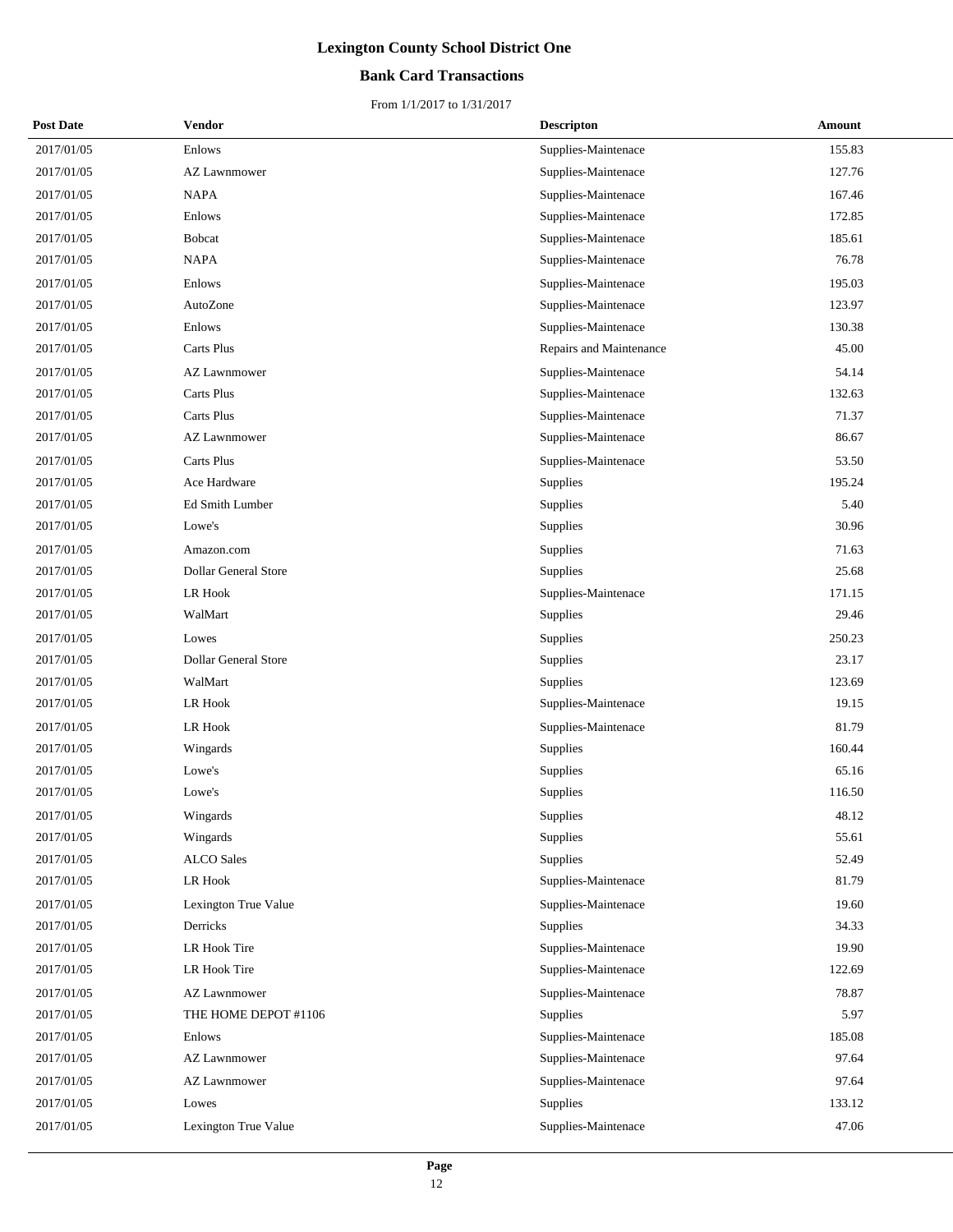## **Bank Card Transactions**

| <b>Post Date</b> | <b>Vendor</b>            | <b>Descripton</b>          | Amount   |
|------------------|--------------------------|----------------------------|----------|
| 2017/01/05       | <b>Murphy Express</b>    | Supplies                   | 23.75    |
| 2017/01/05       | Lowes                    | Supplies                   | 48.62    |
| 2017/01/05       | Carts Plus               | Supplies-Maintenace        | 98.44    |
| 2017/01/05       | Lowes                    | Supplies                   | 53.91    |
| 2017/01/05       | Home Depot               | Supplies                   | 63.13    |
| 2017/01/05       | Pitt Stop                | Supplies                   | 43.00    |
| 2017/01/05       | Hampton Inn              | Travel                     | 157.36   |
| 2017/01/05       | <b>SCLED</b>             | Other Prof & Tech Service  | 1,742.00 |
| 2017/01/05       | <b>SLED</b>              | Other Prof & Tech Service  | 2,418.00 |
| 2017/01/05       | Praxis                   | Other Prof & Tech Service  | 146.00   |
| 2017/01/05       | Praxis Test              | Other Prof & Tech Service  | 146.00   |
| 2017/01/05       | Praxis                   | Other Prof & Tech Service  | 146.00   |
| 2017/01/05       | Amazon                   | Supplies                   | 34.46    |
| 2017/01/05       | Office Depot             | Supplies                   | 83.62    |
| 2017/01/05       | <b>WALMART</b>           | Supplies                   | 22.60    |
| 2017/01/05       | Walmart                  | Supplies                   | 9.40     |
| 2017/01/05       | Amazon                   | Supplies                   | 119.80   |
| 2017/01/05       | Walmart                  | Supplies                   | 131.06   |
| 2017/01/05       | Amazon                   | Supplies                   | 40.65    |
| 2017/01/05       | INSPIREYOURPROPLE.COM    | Supplies                   | 175.68   |
| 2017/01/05       | <b>Best Buy</b>          | Supplies                   | 20.32    |
| 2017/01/05       | Amazon                   | Supplies                   | 81.97    |
| 2017/01/05       | Target                   | Supplies                   | 6.94     |
| 2017/01/05       | Amazon                   | Supplies                   | 112.45   |
| 2017/01/05       | Amazon                   | Supplies                   | 395.00   |
| 2017/01/05       | Amazon                   | Supplies                   | 13.99    |
| 2017/01/05       | Amazon                   | Supplies                   | 40.78    |
| 2017/01/05       | Hobby Lobby              | Supplies                   | 48.05    |
| 2017/01/05       | Amazon                   | Supplies                   | 17.97    |
| 2017/01/05       | Amazon                   | Supplies                   | 63.00    |
| 2017/01/05       | ADOBE ACROBAT DC         | <b>Technology Supplies</b> | 14.99    |
| 2017/01/05       | PERC Education           | Dues and Fees              | 395.00   |
| 2017/01/05       | SIMPLICITY CORP          | Dues and Fees              | 100.00   |
| 2017/01/05       | Fatz                     | Other Objects              | 84.17    |
| 2017/01/05       | The Smoak House          | Supplies                   | 54.57    |
| 2017/01/05       | Pelion Elementary School | Supplies                   | 32.00    |
| 2017/01/05       | Bi Lo                    | Supplies                   | 18.51    |
| 2017/01/05       | Title I Org              | Travel                     | 589.00   |
| 2017/01/05       | Title I Org              | Travel                     | 589.00   |
| 2017/01/05       | Hobby Lobby              | Supplies                   | 57.08    |
| 2017/01/05       | Word Savvy-Max Brand     | Supplies                   | 735.00   |
| 2017/01/05       | Credit Voucher           | Supplies                   | $-13.74$ |
| 2017/01/05       | Amazon                   | Supplies                   | 317.85   |
| 2017/01/05       | Amazon                   | Supplies                   | 290.87   |
| 2017/01/05       | SP Breakout Inc          | Supplies                   | 278.00   |
|                  |                          |                            |          |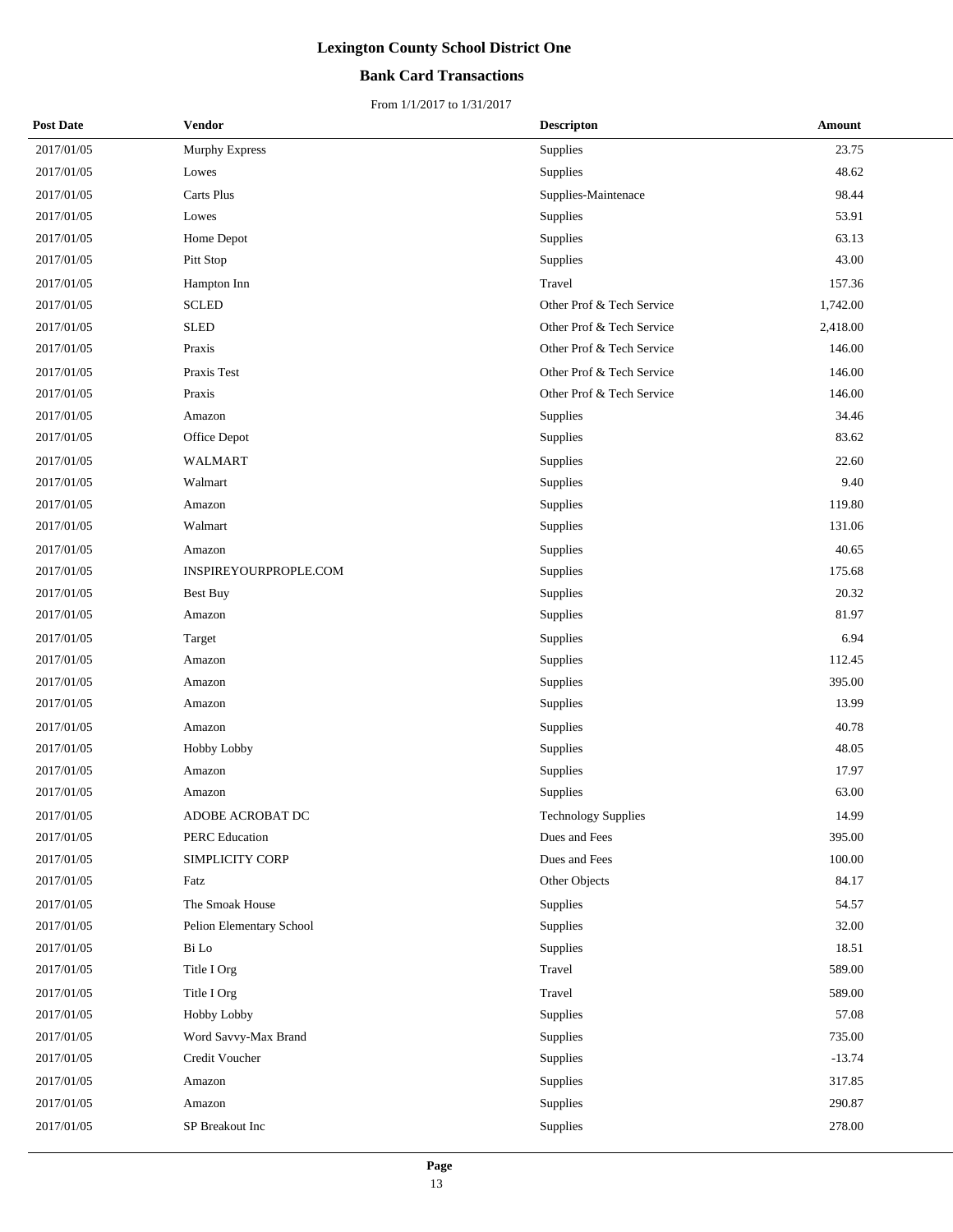## **Bank Card Transactions**

| <b>Post Date</b> | Vendor                       | <b>Descripton</b> | Amount |
|------------------|------------------------------|-------------------|--------|
| 2017/01/05       | Walmart                      | Supplies          | 290.25 |
| 2017/01/05       | Amazon.com                   | Supplies          | 212.72 |
| 2017/01/05       | Amazon.com                   | Supplies          | 26.59  |
| 2017/01/05       | Kzoobie Kazoos               | Pupil Activity    | 80.24  |
| 2017/01/05       | Amazon                       | Pupil Activity    | 748.65 |
| 2017/01/05       | Dollar General               | Pupil Activity    | 12.31  |
| 2017/01/05       | Teachers Pay Teachers        | Pupil Activity    | 75.00  |
| 2017/01/05       | <b>WarBranch Press</b>       | Pupil Activity    | 262.00 |
| 2017/01/05       | Wal Mart                     | Pupil Activity    | 49.69  |
| 2017/01/05       | Cable & Connections          | Pupil Activity    | 11.41  |
| 2017/01/05       | FUN EXPRESS-                 | Pupil Activity    | 26.03  |
| 2017/01/05       | Walmart                      | Pupil Activity    | 14.41  |
| 2017/01/05       | Lorenz-                      | Pupil Activity    | 99.95  |
| 2017/01/05       | WALMART.COM-                 | Pupil Activity    | 64.01  |
| 2017/01/05       | Office Depot                 | Pupil Activity    | 133.68 |
| 2017/01/05       | Lowe's                       | Pupil Activity    | 31.46  |
| 2017/01/05       | Heineman                     | Pupil Activity    | 110.00 |
| 2017/01/05       | Walmart                      | Pupil Activity    | 144.37 |
| 2017/01/05       | Walmart                      | Pupil Activity    | 134.11 |
| 2017/01/05       | Amazon.com                   | Pupil Activity    | 32.99  |
| 2017/01/05       | Shar                         | Pupil Activity    | 403.27 |
| 2017/01/05       | Pitsco                       | Pupil Activity    | 51.31  |
| 2017/01/05       | Pine Press Printing          | Pupil Activity    | 267.26 |
| 2017/01/05       | Exxon                        | Pupil Activity    | 43.00  |
| 2017/01/05       | <b>BP</b>                    | Pupil Activity    | 20.00  |
| 2017/01/05       | Core Course GPA              | Pupil Activity    | 550.00 |
| 2017/01/05       | Hotel Tonight Patricia Grand | Pupil Activity    | 52.00  |
| 2017/01/05       | Patricia Grand               | Pupil Activity    | 65.89  |
| 2017/01/05       | Patricia Grand               | Pupil Activity    | 74.43  |
| 2017/01/05       | Patricia Grand               | Pupil Activity    | 152.91 |
| 2017/01/05       | Handpicked                   | Pupil Activity    | 31.02  |
| 2017/01/05       | Riddell                      | Pupil Activity    | 102.15 |
| 2017/01/05       | $\rm BP$                     | Pupil Activity    | 44.00  |
| 2017/01/05       | Riddell                      | Pupil Activity    | 211.29 |
| 2017/01/05       | Speedway                     | Pupil Activity    | 33.50  |
| 2017/01/05       | Exxon Mobile                 | Pupil Activity    | 28.22  |
| 2017/01/05       | Trophy and Awards            | Pupil Activity    | 66.88  |
| 2017/01/05       | <b>BSN</b> Sports            | Pupil Activity    | 20.25  |
| 2017/01/05       | Shell Oil                    | Pupil Activity    | 45.00  |
| 2017/01/05       | Enmark                       | Pupil Activity    | 25.00  |
| 2017/01/05       | Walmart                      | Pupil Activity    | 29.63  |
| 2017/01/05       | Riddell                      | Pupil Activity    | 312.74 |
| 2017/01/05       | Circle K                     | Pupil Activity    | 43.00  |
| 2017/01/05       | Exxon Mobile                 | Pupil Activity    | 34.00  |
| 2017/01/05       | Pioneer                      | Pupil Activity    | 47.35  |
|                  |                              |                   |        |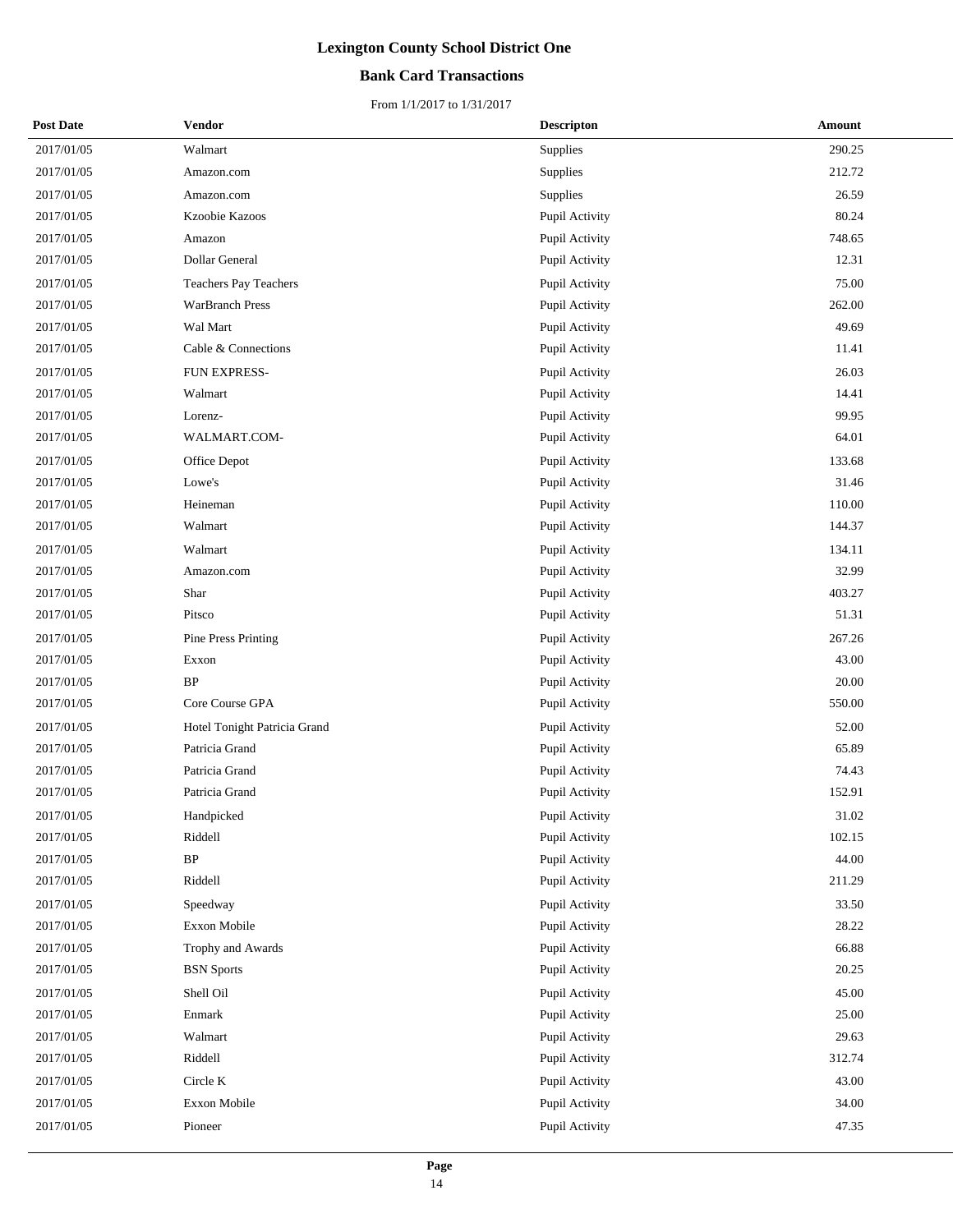## **Bank Card Transactions**

| <b>Post Date</b> | Vendor                                                       | <b>Descripton</b> | Amount |
|------------------|--------------------------------------------------------------|-------------------|--------|
| 2017/01/05       | Riddell                                                      | Pupil Activity    | 452.26 |
| 2017/01/05       | Speedway                                                     | Pupil Activity    | 20.00  |
| 2017/01/05       | Walmart                                                      | Pupil Activity    | 46.70  |
| 2017/01/05       | Subway                                                       | Pupil Activity    | 413.49 |
| 2017/01/05       | Larry's Giant Sub                                            | Pupil Activity    | 135.06 |
| 2017/01/05       | Larry's Giant Sub                                            | Pupil Activity    | 135.06 |
| 2017/01/05       | Publix                                                       | Pupil Activity    | 50.98  |
| 2017/01/05       | Glazier                                                      | Pupil Activity    | 199.00 |
| 2017/01/05       | Signarama                                                    | Pupil Activity    | 136.96 |
| 2017/01/05       | <b>BiLO</b>                                                  | Pupil Activity    | 50.00  |
| 2017/01/05       | Walmart                                                      | Pupil Activity    | 5.48   |
| 2017/01/05       | Walmart                                                      | Pupil Activity    | 62.35  |
| 2017/01/05       | Marcos                                                       | Pupil Activity    | 265.22 |
| 2017/01/05       | Walmart                                                      | Pupil Activity    | 65.48  |
| 2017/01/05       | Caughmans                                                    | Pupil Activity    | 39.85  |
| 2017/01/05       | Walmart                                                      | Pupil Activity    | 370.71 |
| 2017/01/05       | <arcps< td=""><td>Pupil Activity</td><td>54.90</td></arcps<> | Pupil Activity    | 54.90  |
| 2017/01/05       | Signarama                                                    | Pupil Activity    | 325.28 |
| 2017/01/05       | Trophy and Awards                                            | Pupil Activity    | 548.38 |
| 2017/01/05       | Trophy and Awards                                            | Pupil Activity    | 69.02  |
| 2017/01/05       | Dollar General                                               | Pupil Activity    | 10.70  |
| 2017/01/05       | Trophy and Awards                                            | Pupil Activity    | 13.38  |
| 2017/01/05       | <b>USPS</b>                                                  | Pupil Activity    | 25.85  |
| 2017/01/05       | Larry's Giant Sub                                            | Pupil Activity    | 150.07 |
| 2017/01/05       | Larry's Giant Sub                                            | Pupil Activity    | 97.10  |
| 2017/01/05       | Chick Fila                                                   | Pupil Activity    | 84.20  |
| 2017/01/05       | Larry's Giant Sub                                            | Pupil Activity    | 97.10  |
| 2017/01/05       | Larry's Giant Sub                                            | Pupil Activity    | 158.90 |
| 2017/01/05       | Amazon.com                                                   | Supplies          | 17.02  |
| 2017/01/05       | Scholastic Books                                             | Supplies          | 459.51 |
| 2017/01/09       | <b>Staples</b>                                               | Supplies          | 47.08  |
| 2017/01/09       | BSN.com                                                      | Supplies          | 680.35 |
| 2017/01/09       | Scholastic Book Fairs                                        | Supplies          | 153.11 |
| 2017/01/09       | Doubletree Washington Hotel                                  | Travel            | 314.14 |
| 2017/01/09       | Doubletree Washington Hotel                                  | Travel            | 314.14 |
| 2017/01/09       | Walgreens                                                    | Supplies          | 14.43  |
| 2017/01/09       | School health Corp.                                          | Supplies          | 114.68 |
| 2017/01/09       | Amazon.com                                                   | Supplies          | 32.99  |
| 2017/01/09       | Neil Enterprises, Inc.                                       | Supplies          | 369.64 |
| 2017/01/09       | Amazon.com                                                   | Supplies          | 37.92  |
| 2017/01/09       | Hobby Lobby                                                  | Supplies          | 9.60   |
| 2017/01/09       | Lowe's                                                       | Supplies          | 3.21   |
| 2017/01/09       | Wal-Mart                                                     | Supplies          | 8.99   |
| 2017/01/09       | Signarama                                                    | Supplies          | 401.49 |
| 2017/01/09       | Heinemann                                                    | Travel            | 199.00 |
|                  |                                                              |                   |        |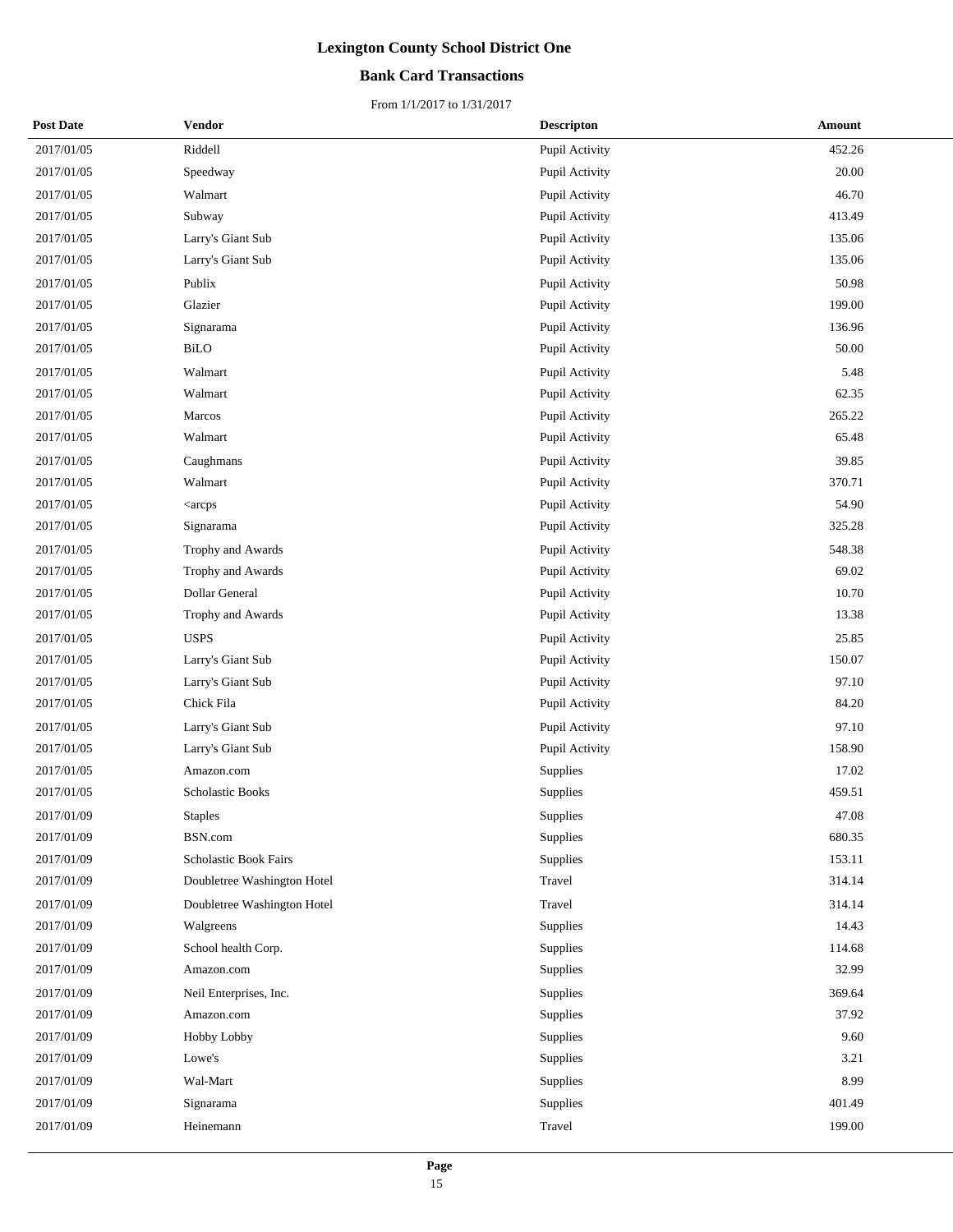## **Bank Card Transactions**

| <b>Post Date</b> | Vendor                         | <b>Descripton</b>    | Amount    |
|------------------|--------------------------------|----------------------|-----------|
| 2017/01/09       | Walmart                        | Supplies             | 23.98     |
| 2017/01/09       | Office Depot                   | Supplies             | 96.29     |
| 2017/01/09       | Krispy Kreme                   | Other Objects        | 32.14     |
| 2017/01/09       | Walmart                        | Other Objects        | 104.32    |
| 2017/01/09       | Publix                         | Other Objects        | 5.00      |
| 2017/01/09       | <b>Brevis</b>                  | Supplies             | 78.09     |
| 2017/01/09       | Amazon                         | Supplies             | 293.69    |
| 2017/01/09       | Walmart                        | Supplies             | 67.63     |
| 2017/01/09       | Hilton Garden Inn              | Travel               | 925.16    |
| 2017/01/09       | <b>SCASA</b>                   | Travel               | 195.00    |
| 2017/01/09       | Office Depot                   | Printing and Binding | 562.41    |
| 2017/01/09       | Office Depot                   | Supplies             | 29.71     |
| 2017/01/09       | Finance Charge                 | Supplies             | 18.68     |
| 2017/01/09       | Late Fee                       | Supplies             | 35.00     |
| 2017/01/09       | White House Florist            | Supplies             | 64.15     |
| 2017/01/09       | Walmart                        | Supplies             | 53.70     |
| 2017/01/09       | Finance Charge                 | Supplies             | 23.55     |
| 2017/01/09       | Publix                         | Supplies             | 10.98     |
| 2017/01/09       | Office Depot                   | Supplies             | 81.88     |
| 2017/01/09       | Late Fee                       | Supplies             | 35.00     |
| 2017/01/09       | American Association of School | Dues and Fees        | 450.00    |
| 2017/01/09       | Chick-Fil-A                    | Other Objects        | 166.55    |
| 2017/01/09       | <b>SCASA</b>                   | Travel               | 80.00     |
| 2017/01/09       | Kiawah Island Resort           | Travel               | 165.54    |
| 2017/01/09       | <b>SCCTE</b>                   | Travel               | 460.00    |
| 2017/01/09       | Walmart                        | Supplies             | 23.67     |
| 2017/01/09       | Walmart                        | Supplies             | 50.81     |
| 2017/01/09       | Walmart                        | Supplies             | 2.72      |
| 2017/01/09       | Ed Smith Lumber                | Supplies             | 18.73     |
| 2017/01/09       | Amazon                         | Supplies             | 146.80    |
| 2017/01/09       | Ed Smith Lumber                | Supplies             | 123.04    |
| 2017/01/09       | Amazon                         | Supplies             | 22.20     |
| 2017/01/09       | $\operatorname{LOWE'S}$        | Supplies             | 33.12     |
| 2017/01/09       | Ed Smith Lumber                | Supplies             | 184.01    |
| 2017/01/09       | Town & Country                 | Supplies             | 55.00     |
| 2017/01/09       | LOWE'S                         | Supplies             | 36.33     |
| 2017/01/09       | Derricks                       | Supplies             | 16.00     |
| 2017/01/09       | Ed Smith Lumber                | Supplies             | 213.98    |
| 2017/01/09       | Ed Smith Lumber                | Supplies             | 10.81     |
| 2017/01/09       | Ed Smith Lumber                | Supplies             | 21.91     |
| 2017/01/09       | Walker Hardware                | Supplies             | 34.73     |
| 2017/01/09       | Lowe's                         | Supplies             | 45.92     |
| 2017/01/09       | Walmart                        | Supplies             | 31.84     |
| 2017/01/09       | Smith & Jones Janitorial       | Supplies             | 114.81    |
| 2017/01/09       | Murphy express                 | Supplies             | $30.01\,$ |
|                  |                                |                      |           |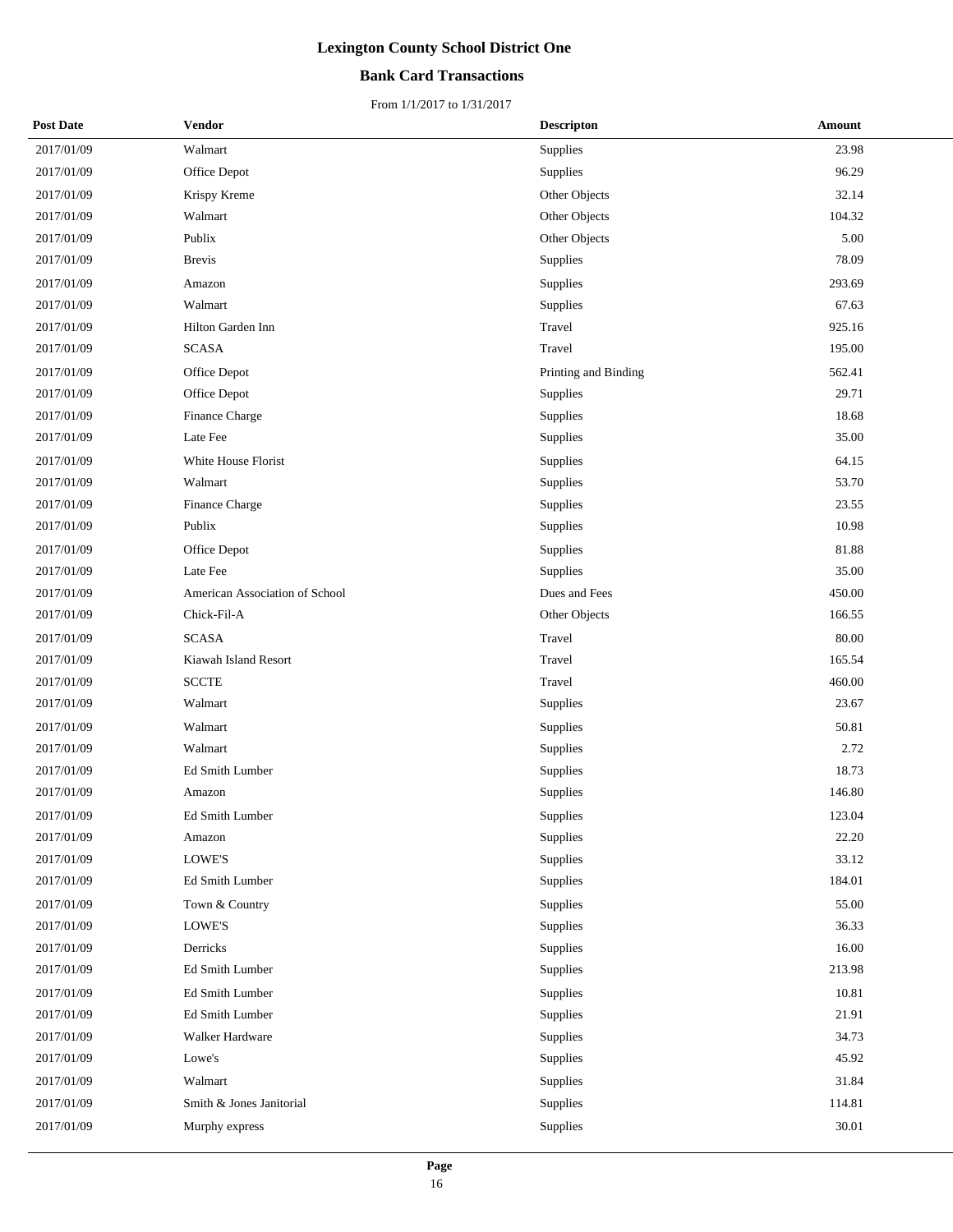## **Bank Card Transactions**

| <b>Post Date</b> | <b>Vendor</b>             | <b>Descripton</b>          | Amount |
|------------------|---------------------------|----------------------------|--------|
| 2017/01/09       | Walker Hardware           | Supplies                   | 27.12  |
| 2017/01/09       | Walker Hardware           | Supplies                   | 13.45  |
| 2017/01/09       | Walker Hardware           | Supplies                   | 9.82   |
| 2017/01/09       | Pitt Stop                 | Supplies                   | 41.27  |
| 2017/01/09       | Murphy Express            | Supplies                   | 18.50  |
| 2017/01/09       | <b>SCASA</b>              | Travel                     | 40.00  |
| 2017/01/09       | Lunar Cow                 | Advertising                | 350.00 |
| 2017/01/09       | Amazon                    | Supplies                   | 238.20 |
| 2017/01/09       | Office Depot              | Supplies                   | 56.47  |
| 2017/01/09       | Press Plus                | Periodicals                | 8.95   |
| 2017/01/09       | CBI WinZip                | <b>Technology Supplies</b> | 24.97  |
| 2017/01/09       | Publix                    | Other Objects              | 16.04  |
| 2017/01/09       | TeachersPayTeachers.com   | Supplies                   | 59.50  |
| 2017/01/09       | The Executive Advertising | Supplies                   | 421.76 |
| 2017/01/09       | Dunkin' Donuts            | Supplies                   | 53.22  |
| 2017/01/09       | Walmart                   | Supplies                   | 40.82  |
| 2017/01/09       | <b>Sweet Magnolias</b>    | Supplies                   | 120.38 |
| 2017/01/09       | Walmart                   | Supplies                   | 58.02  |
| 2017/01/09       | Walmart.com               | Supplies                   | 88.59  |
| 2017/01/09       | Walmart                   | Supplies                   | 132.57 |
| 2017/01/09       | Amazon                    | Supplies                   | 81.46  |
| 2017/01/09       | Lowes                     | Supplies                   | 84.27  |
| 2017/01/09       | Amazon                    | Supplies                   | 4.91   |
| 2017/01/09       | Dollar Tree               | Supplies                   | 12.88  |
| 2017/01/09       | Triangle Safe and Lock    | Supplies                   | 14.98  |
| 2017/01/09       | Thermoworks               | Supplies                   | 411.99 |
| 2017/01/09       | Office Depot              | Supplies                   | 342.39 |
| 2017/01/09       | Walgreens                 | Supplies                   | 4.98   |
| 2017/01/09       | Dollar Tree               | Food                       | 4.00   |
| 2017/01/09       | Lowes                     | Supplies                   | 4.58   |
| 2017/01/09       | Whaley Parts and Supply   | Supplies                   | 160.71 |
| 2017/01/09       | Lowes                     | Supplies                   | 44.23  |
| 2017/01/09       | Whaley Parts and Supply   | Supplies                   | 26.88  |
| 2017/01/09       | CK Parts                  | Supplies                   | 133.81 |
| 2017/01/09       | Lowes                     | Supplies                   | 14.19  |
| 2017/01/09       | Lowes                     | Supplies                   | 14.19  |
| 2017/01/09       | Lowes                     | Supplies                   | 32.58  |
| 2017/01/09       | Lowes                     | Supplies                   | 15.22  |
| 2017/01/09       | BI-LO                     | Food                       | 3.59   |
| 2017/01/09       | City Electric             | <b>Supplies</b>            | 200.57 |
| 2017/01/09       | BI-LO                     | Food                       | 54.92  |
| 2017/01/09       | $_{\rm BI\text{-}LO}$     | Food                       | 5.05   |
| 2017/01/09       | City Electric             | Supplies                   | 84.08  |
| 2017/01/09       | Amazon                    | Supplies                   | 39.88  |
| 2017/01/09       | Lowes                     | Supplies                   | 60.74  |
|                  |                           |                            |        |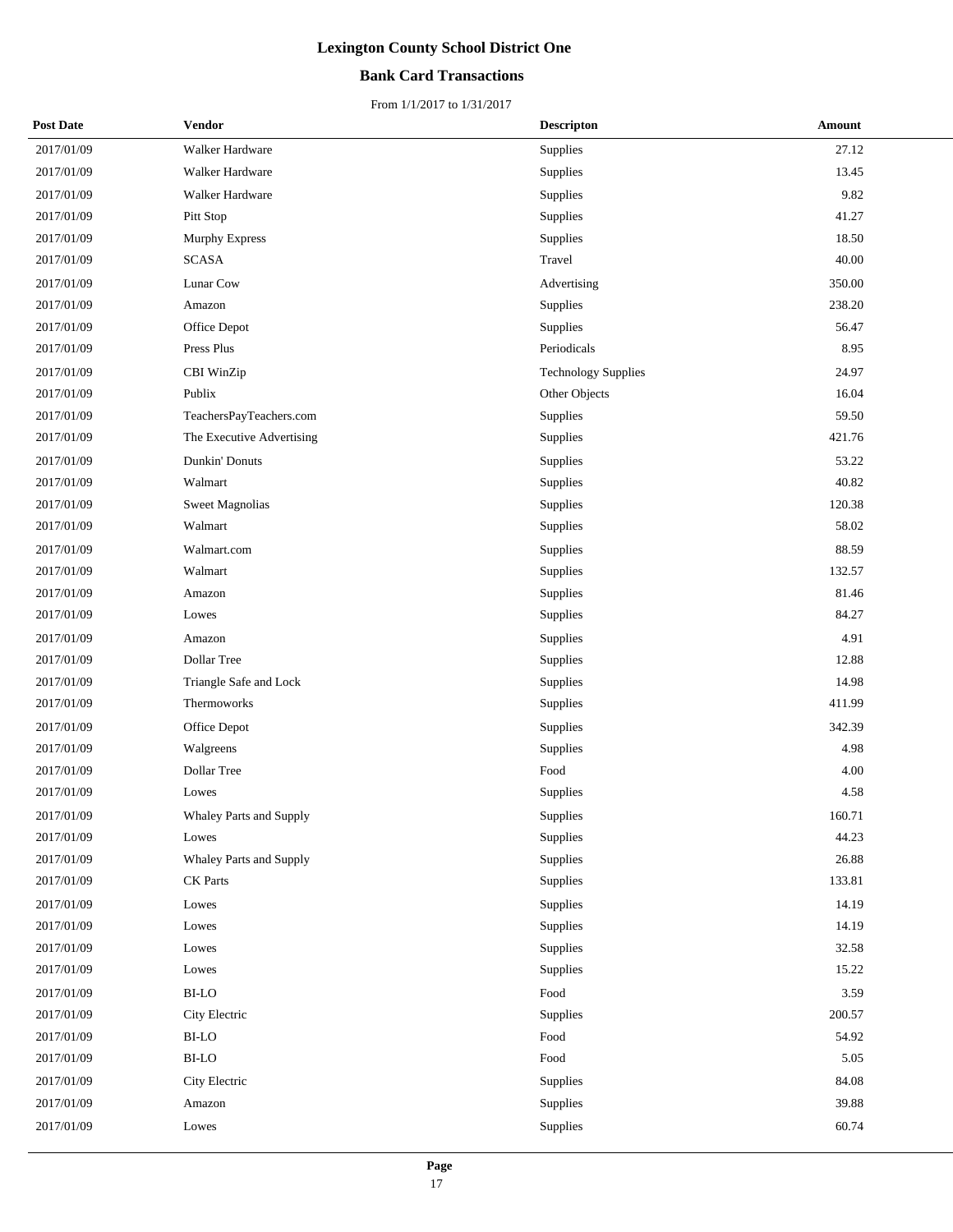## **Bank Card Transactions**

| <b>Post Date</b> | Vendor                         | <b>Descripton</b> | Amount |
|------------------|--------------------------------|-------------------|--------|
| 2017/01/09       | Walker Hardware                | Supplies          | 15.18  |
| 2017/01/09       | Harbor Freight Tools           | Supplies          | 42.79  |
| 2017/01/09       | <b>United Refrigeration</b>    | Supplies          | 92.83  |
| 2017/01/09       | Walker Hardware                | Supplies          | 7.90   |
| 2017/01/09       | Pro Kitchen Online             | Supplies          | 155.84 |
| 2017/01/09       | <b>BI-LO</b>                   | Food              | 9.18   |
| 2017/01/09       | BI-LO                          | Food              | 5.05   |
| 2017/01/09       | Whaley Parts and Supply        | Supplies          | 273.78 |
| 2017/01/09       | Lowes                          | Supplies          | 16.10  |
| 2017/01/09       | Whaley Parts and Supply        | Supplies          | 56.34  |
| 2017/01/09       | Lowes                          | Supplies          | 53.89  |
| 2017/01/09       | <b>JW</b> Pepper               | Pupil Activity    | 275.99 |
| 2017/01/09       | Target                         | Pupil Activity    | 128.38 |
| 2017/01/09       | Amazon.com                     | Pupil Activity    | 95.43  |
| 2017/01/09       | Amazon.com                     | Pupil Activity    | 16.38  |
| 2017/01/09       | Dick Blick                     | Pupil Activity    | 293.51 |
| 2017/01/09       | Hugh O'Brian Youth Leadership  | Pupil Activity    | 195.00 |
| 2017/01/09       | Council for Economics Educatio | Pupil Activity    | 174.70 |
| 2017/01/09       | Perfection Learning            | Pupil Activity    | 208.45 |
| 2017/01/09       | Easelly Infographics           | Pupil Activity    | 36.00  |
| 2017/01/09       | Amazon.com                     | Pupil Activity    | 19.02  |
| 2017/01/09       | Office Depot                   | Pupil Activity    | 63.53  |
| 2017/01/09       | Walmart                        | Pupil Activity    | 21.34  |
| 2017/01/09       | Walgreen's                     | Pupil Activity    | 26.15  |
| 2017/01/09       | Walmart                        | Pupil Activity    | 192.56 |
| 2017/01/09       | Wal-Mart                       | Pupil Activity    | 50.65  |
| 2017/01/09       | <b>PITSCO</b>                  | Pupil Activity    | 66.25  |
| 2017/01/09       | School Specialty               | Pupil Activity    | 63.34  |
| 2017/01/09       | Wal-Mart                       | Pupil Activity    | 57.27  |
| 2017/01/09       | AC Supply                      | Pupil Activity    | 206.47 |
| 2017/01/09       | Food Lion                      | Pupil Activity    | 1.39   |
| 2017/01/09       | Food Lion                      | Pupil Activity    | 49.12  |
| 2017/01/09       | Amazon.com                     | Pupil Activity    | 100.76 |
| 2017/01/09       | Town & Country                 | Pupil Activity    | 27.34  |
| 2017/01/09       | USA Track and Field, Inc.      | Pupil Activity    | 30.00  |
| 2017/01/09       | SimplyRegister                 | Pupil Activity    | 190.00 |
| 2017/01/09       | Wal-Mart                       | Pupil Activity    | 92.71  |
| 2017/01/09       | Wal-Mart                       | Pupil Activity    | 53.79  |
| 2017/01/09       | Cracker Barrel #446            | Pupil Activity    | 204.99 |
| 2017/01/09       | Cracker Barrel #446            | Pupil Activity    | 630.05 |
| 2017/01/09       | Coaches Choice                 | Pupil Activity    | 61.18  |
| 2017/01/09       | Target                         | Pupil Activity    | 22.45  |
| 2017/01/09       | Chick Fil A                    | Pupil Activity    | 85.78  |
| 2017/01/09       | Chick Fil A                    | Pupil Activity    | 82.61  |
| 2017/01/09       | Chick Fil A                    | Pupil Activity    | 82.61  |
|                  |                                |                   |        |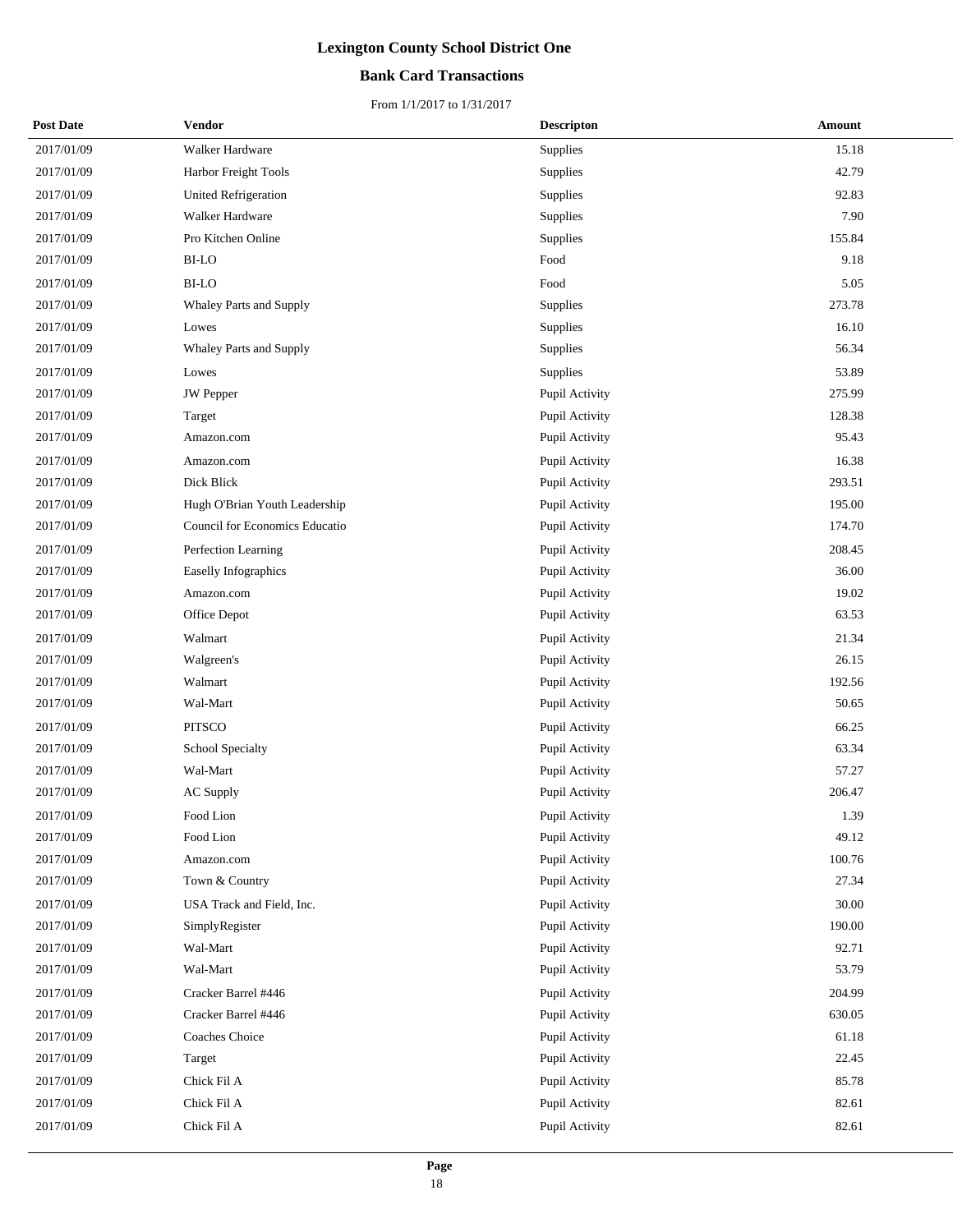## **Bank Card Transactions**

| <b>Post Date</b> | Vendor                         | <b>Descripton</b>          | Amount   |
|------------------|--------------------------------|----------------------------|----------|
| 2017/01/09       | TrackWrestling.com             | Pupil Activity             | 50.00    |
| 2017/01/09       | TrackWrestling.com             | Pupil Activity             | $-47.00$ |
| 2017/01/09       | <b>Eddie Bauer</b>             | Pupil Activity             | 48.15    |
| 2017/01/09       | World Market                   | Pupil Activity             | 221.04   |
| 2017/01/09       | Amazon Marketplace             | Pupil Activity             | 56.99    |
| 2017/01/09       | Amazon.com                     | Supplies                   | 903.00   |
| 2017/01/09       | Amazon                         | <b>Technology Supplies</b> | 99.95    |
| 2017/01/09       | Monoprice, Inc.                | <b>Technology Supplies</b> | 157.12   |
| 2017/01/10       | Office Depot                   | Supplies                   | 476.04   |
| 2017/01/10       | Office Depot                   | Supplies                   | 134.46   |
| 2017/01/10       | Office Depot                   | Supplies                   | 188.62   |
| 2017/01/10       | Yamaha                         | Repairs and Maintenance    | 5.32     |
| 2017/01/10       | Yamaha                         | Repairs and Maintenance    | 159.43   |
| 2017/01/10       | Steve Weiss Music              | Repairs and Maintenance    | 101.75   |
| 2017/01/10       | <b>US Post Office</b>          | Supplies                   | 53.80    |
| 2017/01/10       | Walmart                        | Supplies                   | 40.63    |
| 2017/01/10       | Amazon                         | Supplies                   | 123.39   |
| 2017/01/10       | Lynda.com                      | <b>Technology Supplies</b> | 359.88   |
| 2017/01/10       | <b>SCMEA</b>                   | Travel                     | 80.00    |
| 2017/01/10       | Walmart                        | Supplies                   | 50.03    |
| 2017/01/10       | Walmart                        | Supplies                   | 49.71    |
| 2017/01/10       | Lowe's                         | Supplies                   | 37.43    |
| 2017/01/10       | Walmart                        | Supplies                   | 62.35    |
| 2017/01/10       | Lowe's                         | Supplies                   | 206.97   |
| 2017/01/10       | True Value of Lex              | Supplies                   | 76.97    |
| 2017/01/10       | Kmart                          | Supplies                   | 32.00    |
| 2017/01/10       | Theatrefolk                    | Pupil Activity             | 7.95     |
| 2017/01/10       | Playscripts                    | Pupil Activity             | 37.15    |
| 2017/01/10       | Amazon                         | Pupil Activity             | 66.29    |
| 2017/01/10       | Party City                     | Pupil Activity             | 49.16    |
| 2017/01/10       | Playscripts, IncPlay scripts f | Pupil Activity             | 9.99     |
| 2017/01/10       | Office Depot                   | Pupil Activity             | 77.18    |
| 2017/01/10       | Amazon                         | Pupil Activity             | 131.11   |
| 2017/01/10       | Amazon                         | Pupil Activity             | 15.95    |
| 2017/01/10       | Amazon                         | Pupil Activity             | 13.76    |
| 2017/01/10       | Walmart                        | Pupil Activity             | 30.40    |
| 2017/01/10       | Home Depot                     | Pupil Activity             | 35.29    |
| 2017/01/10       | Amazon                         | Pupil Activity             | 20.99    |
| 2017/01/10       | Ward's Science                 | Pupil Activity             | 117.91   |
| 2017/01/10       | Bows N Ties (Online tie order) | Pupil Activity             | 54.40    |
| 2017/01/10       | Amazon                         | Pupil Activity             | 29.95    |
| 2017/01/11       | Teachers Pay Teachers          | Supplies-Immersion         | 57.96    |
| 2017/01/11       | Office Depot                   | Supplies                   | 2.35     |
| 2017/01/11       | <b>SCASA</b>                   | Travel                     | 40.00    |
| 2017/01/11       | Apperson                       | Supplies                   | 310.20   |
|                  |                                |                            |          |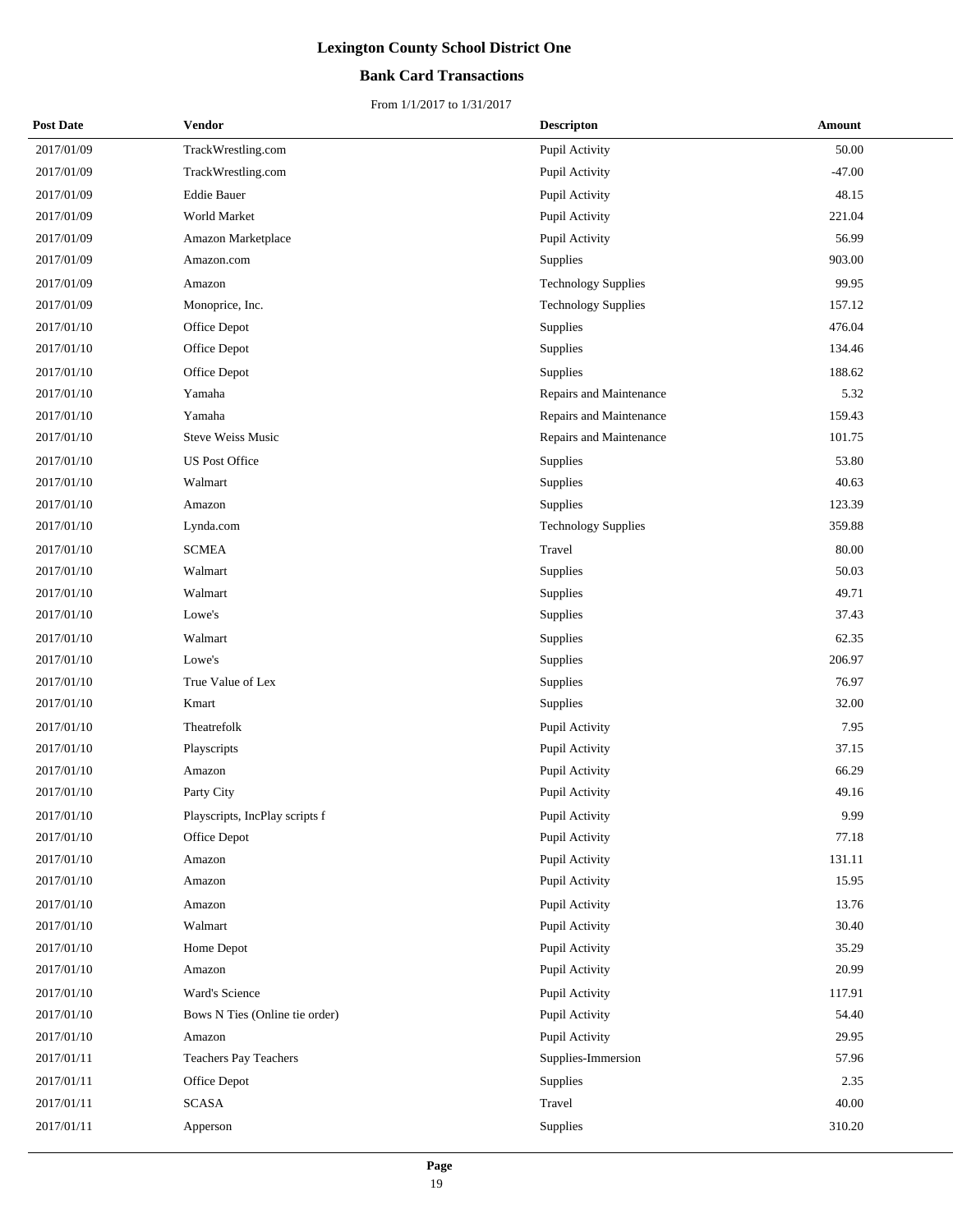## **Bank Card Transactions**

| <b>Post Date</b> | Vendor                             | <b>Descripton</b>             | Amount |
|------------------|------------------------------------|-------------------------------|--------|
| 2017/01/11       | Walmart                            | Supplies                      | 87.99  |
| 2017/01/11       | <b>Teachers Pay Teachers</b>       | Supplies-Immersion            | 63.63  |
| 2017/01/11       | Teachers Pay Teachers              | Supplies-Immersion            | 51.50  |
| 2017/01/11       | Learning A-Z                       | Technology Supplies-Immersion | 105.88 |
| 2017/01/11       | Smore                              | Technology Supplies-Immersion | 59.00  |
| 2017/01/11       | ABC Teach                          | Technology Supplies-Immersion | 19.99  |
| 2017/01/11       | Smore                              | Technology Supplies-Immersion | 50.15  |
| 2017/01/11       | <b>SCACTE</b>                      | Travel                        | 153.00 |
| 2017/01/11       | <b>Embassy Kingston Plantation</b> | Travel                        | 210.90 |
| 2017/01/11       | Lowes                              | Supplies                      | 61.56  |
| 2017/01/11       | Comfort Inn                        | Travel                        | 102.57 |
| 2017/01/11       | Comfort Inn                        | Travel                        | 102.57 |
| 2017/01/11       | Office Depot                       | Supplies                      | 61.00  |
| 2017/01/11       | Scholastic Book Fairs              | Supplies                      | 152.10 |
| 2017/01/11       | Paypal*HomecourtPu                 | Software Renewal/Agreemen     | 422.94 |
| 2017/01/11       | <b>Scholastic Magazines</b>        | Pupil Activity                | 261.25 |
| 2017/01/11       | JW Pepper                          | Pupil Activity                | 23.89  |
| 2017/01/11       | Playscripts                        | Pupil Activity                | 291.28 |
| 2017/01/11       | Amazon                             | Pupil Activity                | 135.80 |
| 2017/01/11       | Nasco                              | Pupil Activity                | 37.00  |
| 2017/01/11       | Bilo                               | Pupil Activity                | 5.89   |
| 2017/01/11       | <b>IGA</b>                         | Pupil Activity                | 8.99   |
| 2017/01/11       | Walmart                            | Pupil Activity                | 122.60 |
| 2017/01/11       | Hobby Lobby                        | Pupil Activity                | 38.48  |
| 2017/01/11       | Walmart                            | Pupil Activity                | 167.88 |
| 2017/01/11       | Presentation Systems South         | Pupil Activity                | 217.89 |
| 2017/01/11       | Amazon                             | Pupil Activity                | 39.80  |
| 2017/01/11       | Marchants.com                      | Pupil Activity                | 422.77 |
| 2017/01/11       | RadioShack                         | Pupil Activity                | 31.51  |
| 2017/01/11       | Monoprice.com                      | Pupil Activity                | 72.53  |
| 2017/01/11       | Lowes                              | Pupil Activity                | 60.99  |
| 2017/01/11       | Amazon                             | Pupil Activity                | 104.51 |
| 2017/01/11       | <b>Trophy Depot</b>                | Pupil Activity                | 61.34  |
| 2017/01/11       | Walmart                            | Pupil Activity                | 56.41  |
| 2017/01/11       | Amazon                             | Pupil Activity                | 91.08  |
| 2017/01/11       | Lowes                              | Pupil Activity                | 85.72  |
| 2017/01/11       | Amazon                             | Pupil Activity                | 30.35  |
| 2017/01/11       | Discount Dance Supply              | Pupil Activity                | 60.30  |
| 2017/01/11       | Party City                         | Pupil Activity                | 60.91  |
| 2017/01/11       | Walmart                            | Pupil Activity                | 38.00  |
| 2017/01/11       | Walmart                            | Pupil Activity                | 38.00  |
| 2017/01/11       | Walmart                            | Pupil Activity                | 38.00  |
| 2017/01/11       | Walmart                            | Pupil Activity                | 38.00  |
| 2017/01/11       | Walmart                            | Pupil Activity                | 38.00  |
| 2017/01/11       | Walmart                            | Pupil Activity                | 38.00  |
|                  |                                    |                               |        |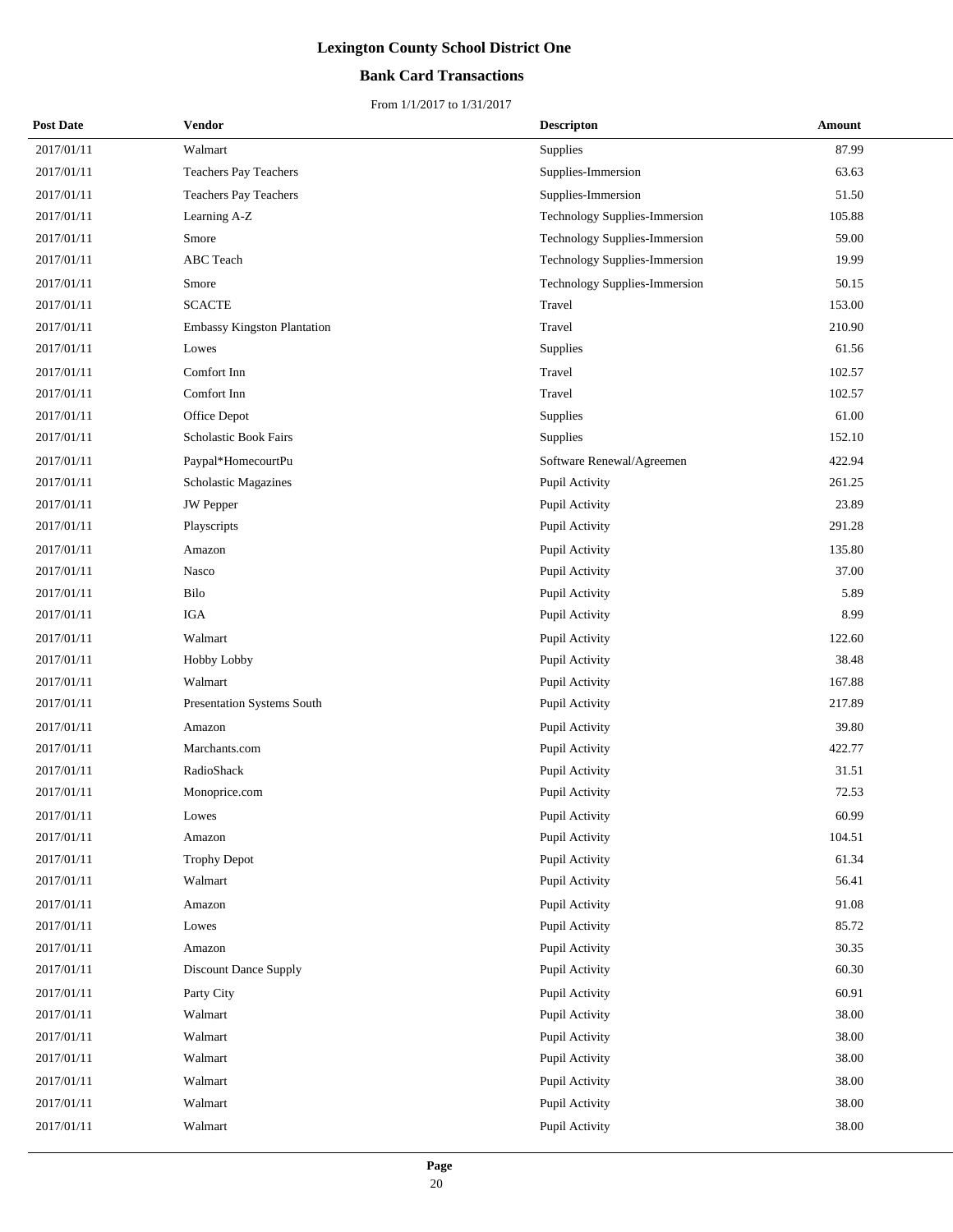## **Bank Card Transactions**

| <b>Post Date</b> | Vendor                       | <b>Descripton</b>         | Amount   |
|------------------|------------------------------|---------------------------|----------|
| 2017/01/11       | <b>Discount Dance Supply</b> | <b>Supplies</b>           | 555.96   |
| 2017/01/12       | Amazon.com                   | Supplies                  | 38.17    |
| 2017/01/12       | Walmart                      | Supplies                  | 104.26   |
| 2017/01/12       | Bilo                         | Pupil Activity            | 57.40    |
| 2017/01/12       | Piggly Wiggly                | Pupil Activity            | $-6.41$  |
| 2017/01/19       | <b>SCHEDULEONCE</b>          | Software Renewal/Agreemen | 47.00    |
| 2017/01/20       | CE Taylor                    | Repairs and Maintenance   | 285.00   |
| 2017/01/20       | David Lucke                  | Repairs and Maintenance   | 75.00    |
| 2017/01/20       | LR Hook Tire                 | Repairs and Maintenance   | 69.95    |
| 2017/01/20       | LR Hook                      | Repairs and Maintenance   | 10.00    |
| 2017/01/20       | Sherwin Williams             | Supplies-Maintenace       | 44.96    |
| 2017/01/20       | Amazon                       | Supplies-Maintenace       | 16.85    |
| 2017/01/20       | Northern Tool                | Supplies-Maintenace       | 128.39   |
| 2017/01/20       | Lexington DMV                | Supplies-Maintenace       | 17.50    |
| 2017/01/20       | Ed Smith Lumber              | Supplies-Maintenace       | 27.20    |
| 2017/01/20       | Lexington True Value         | Supplies-Maintenace       | 1.76     |
| 2017/01/20       | Amazon                       | Supplies-Maintenace       | 44.93    |
| 2017/01/20       | Shell Oil                    | Supplies-Maintenace       | 76.11    |
| 2017/01/20       | Price's                      | Supplies-Maintenace       | 45.48    |
| 2017/01/20       | Lowe's                       | Supplies-Maintenace       | 19.22    |
| 2017/01/20       | Ferguson                     | Supplies-Maintenace       | 27.91    |
| 2017/01/20       | Lowe's                       | Supplies-Maintenace       | 87.44    |
| 2017/01/20       | Lowe's                       | Supplies-Maintenace       | 31.30    |
| 2017/01/20       | Thompson's Grand Rental      | Rentals                   | 163.89   |
| 2017/01/20       | City Electric                | Supplies-Maintenace       | 56.44    |
| 2017/01/20       | Winsupply                    | Supplies-Maintenace       | 49.05    |
| 2017/01/20       | WW Grainger                  | Supplies-Maintenace       | $-69.36$ |
| 2017/01/20       | City Electric                | Supplies-Maintenace       | 29.96    |
| 2017/01/20       | Winsupply                    | Supplies-Maintenace       | 15.77    |
| 2017/01/20       | Sherwin Williams             | Supplies-Maintenace       | 101.98   |
| 2017/01/20       | City Electric                | Supplies-Maintenace       | 13.91    |
| 2017/01/20       | City Electric                | Supplies-Maintenace       | 41.07    |
| 2017/01/20       | Gateway Supply               | Supplies-Maintenace       | 142.23   |
| 2017/01/20       | Home Depot                   | Supplies-Maintenace       | 153.69   |
| 2017/01/20       | Sherwin Williams             | Supplies-Maintenace       | 22.42    |
| 2017/01/20       | Home Depot                   | Supplies-Maintenace       | 57.98    |
| 2017/01/20       | Radio Shack                  | Supplies-Maintenace       | 36.36    |
| 2017/01/20       | Home Depot                   | Supplies-Maintenace       | 14.95    |
| 2017/01/20       | Johnstone Supply             | Supplies-Maintenace       | 267.17   |
| 2017/01/20       | Walker Hardware              | Supplies-Maintenace       | 13.01    |
| 2017/01/20       | Amazon                       | Supplies-Maintenace       | 165.43   |
| 2017/01/20       | City Electric                | Supplies-Maintenace       | 42.06    |
| 2017/01/20       | Lowe's                       | Supplies-Maintenace       | 102.43   |
| 2017/01/20       | City Electric                | Supplies-Maintenace       | 89.65    |
| 2017/01/20       | City Electric                | Supplies-Maintenace       | 166.33   |
|                  |                              |                           |          |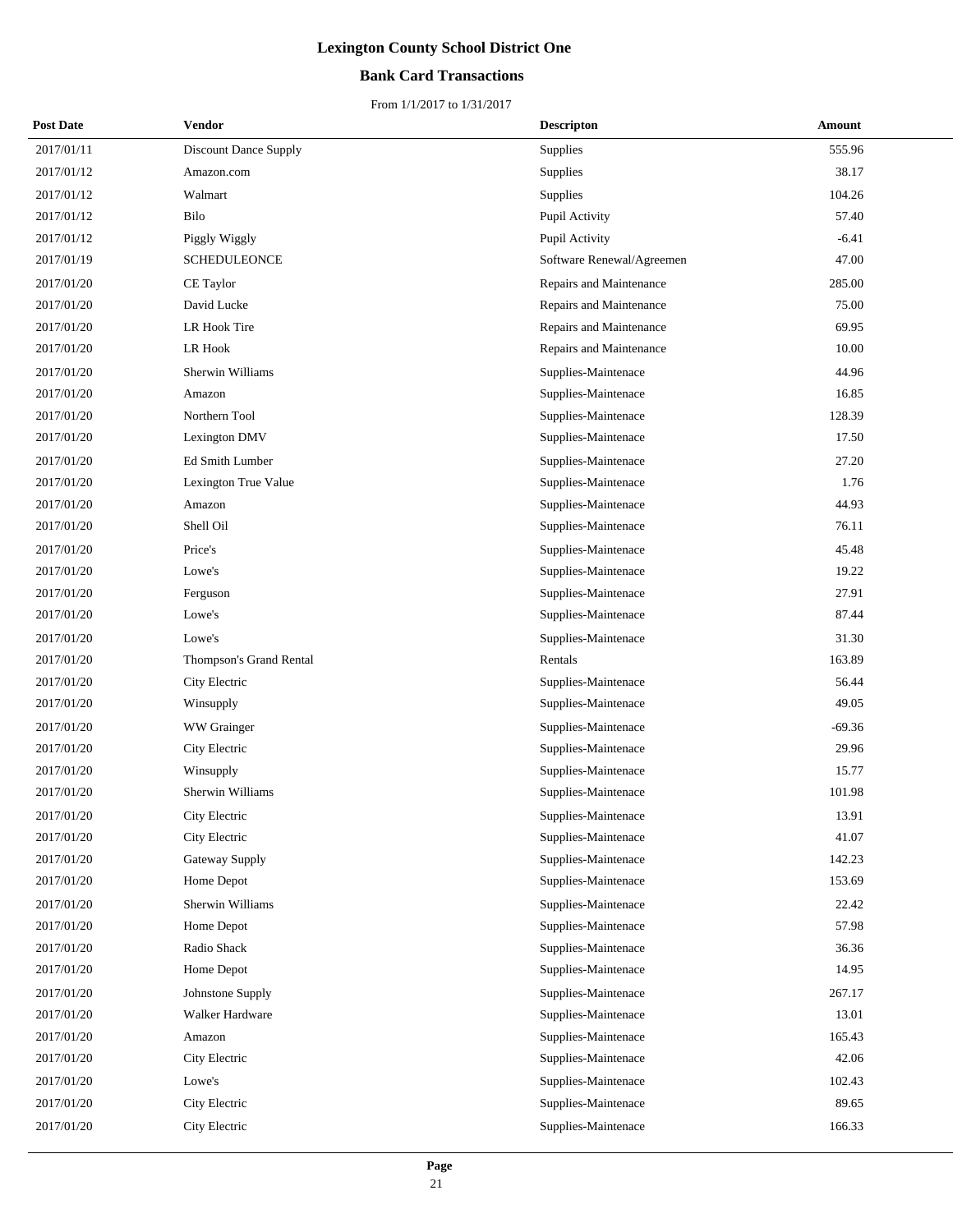## **Bank Card Transactions**

| <b>Post Date</b> | Vendor                    | <b>Descripton</b>       | Amount  |
|------------------|---------------------------|-------------------------|---------|
| 2017/01/20       | SE Concrete               | Supplies-Maintenace     | 27.18   |
| 2017/01/20       | City Electric             | Supplies-Maintenace     | 148.73  |
| 2017/01/20       | Electric Control & Supply | Supplies-Maintenace     | 32.10   |
| 2017/01/20       | Sherwin Williams          | Supplies-Maintenace     | 143.92  |
| 2017/01/20       | Lowe's                    | Supplies-Maintenace     | 74.08   |
| 2017/01/20       | Sherwin Williams          | Supplies-Maintenace     | 57.02   |
| 2017/01/20       | L Fishman & Son           | Supplies-Maintenace     | 39.54   |
| 2017/01/20       | The Greenhouse Co.        | Supplies-Maintenace     | 295.97  |
| 2017/01/20       | Ed Smith Lumber           | Supplies-Maintenace     | 74.47   |
| 2017/01/20       | City Electric             | Supplies-Maintenace     | 65.97   |
| 2017/01/20       | Home Depot                | Supplies-Maintenace     | 140.89  |
| 2017/01/20       | Home Depot                | Supplies-Maintenace     | 22.28   |
| 2017/01/20       | Smith & Jones             | Supplies-Maintenace     | 57.26   |
| 2017/01/20       | Sherwin Williams          | Supplies-Maintenace     | 86.63   |
| 2017/01/20       | Ed Smith Lumber           | Supplies-Maintenace     | 49.19   |
| 2017/01/20       | Electric Control & Supply | Supplies-Maintenace     | 13.91   |
| 2017/01/20       | Lowe's                    | Supplies-Maintenace     | 151.83  |
| 2017/01/20       | Walker Hardware           | Supplies-Maintenace     | 5.18    |
| 2017/01/20       | City Electric             | Supplies-Maintenace     | 113.49  |
| 2017/01/20       | Ferguson                  | Supplies-Maintenace     | 67.75   |
| 2017/01/20       | Ferguson                  | Supplies-Maintenace     | 114.46  |
| 2017/01/20       | <b>Generator Services</b> | Repairs and Maintenance | 225.00  |
| 2017/01/20       | Home Depot                | Supplies-Maintenace     | 14.56   |
| 2017/01/20       | Oswald Lumber             | Supplies-Maintenace     | 128.27  |
| 2017/01/20       | Sherwin Williams          | Supplies-Maintenace     | 89.92   |
| 2017/01/20       | City Electric             | Supplies-Maintenace     | 1.64    |
| 2017/01/20       | Lexington True Value      | Supplies-Maintenace     | 13.81   |
| 2017/01/20       | Graybar                   | Supplies-Maintenace     | 802.50  |
| 2017/01/20       | City Electric             | Supplies-Maintenace     | 114.45  |
| 2017/01/20       | Ferguson                  | Supplies-Maintenace     | 134.76  |
| 2017/01/20       | WP Law                    | Supplies-Maintenace     | 107.93  |
| 2017/01/20       | Thompson's Grand Rental   | Rentals                 | 163.89  |
| 2017/01/20       | Sherwin Williams          | Supplies-Maintenace     | 68.26   |
| 2017/01/20       | Smith & Jones             | Supplies-Maintenace     | 57.27   |
| 2017/01/20       | Lowe's                    | Supplies-Maintenace     | 45.01   |
| 2017/01/23       | <b>AMAZON</b>             | Supplies                | 143.51  |
| 2017/01/23       | SCHOOL OUTFITTERS         | Supplies                | $-7.50$ |
| 2017/01/23       | <b>SCHOOL OUTFITTERS</b>  | Supplies                | 160.03  |
| 2017/01/23       | <b>EMBASSY SUITES</b>     | Travel                  | 581.72  |
| 2017/01/23       | <b>EMBASSY SUITES</b>     | Travel                  | 50.24   |
| 2017/01/23       | Vista Print               | <b>Supplies</b>         | 39.99   |
| 2017/01/23       | <b>HEINEMANN</b>          | Supplies                | 734.31  |
| 2017/01/23       | <b>EMBASSY SUITES</b>     | Travel                  | 531.48  |
| 2017/01/23       | Office Depot              | Supplies                | 71.67   |
| 2017/01/23       | LR Hook Tire              | Repairs and Maintenance | 205.53  |
|                  |                           |                         |         |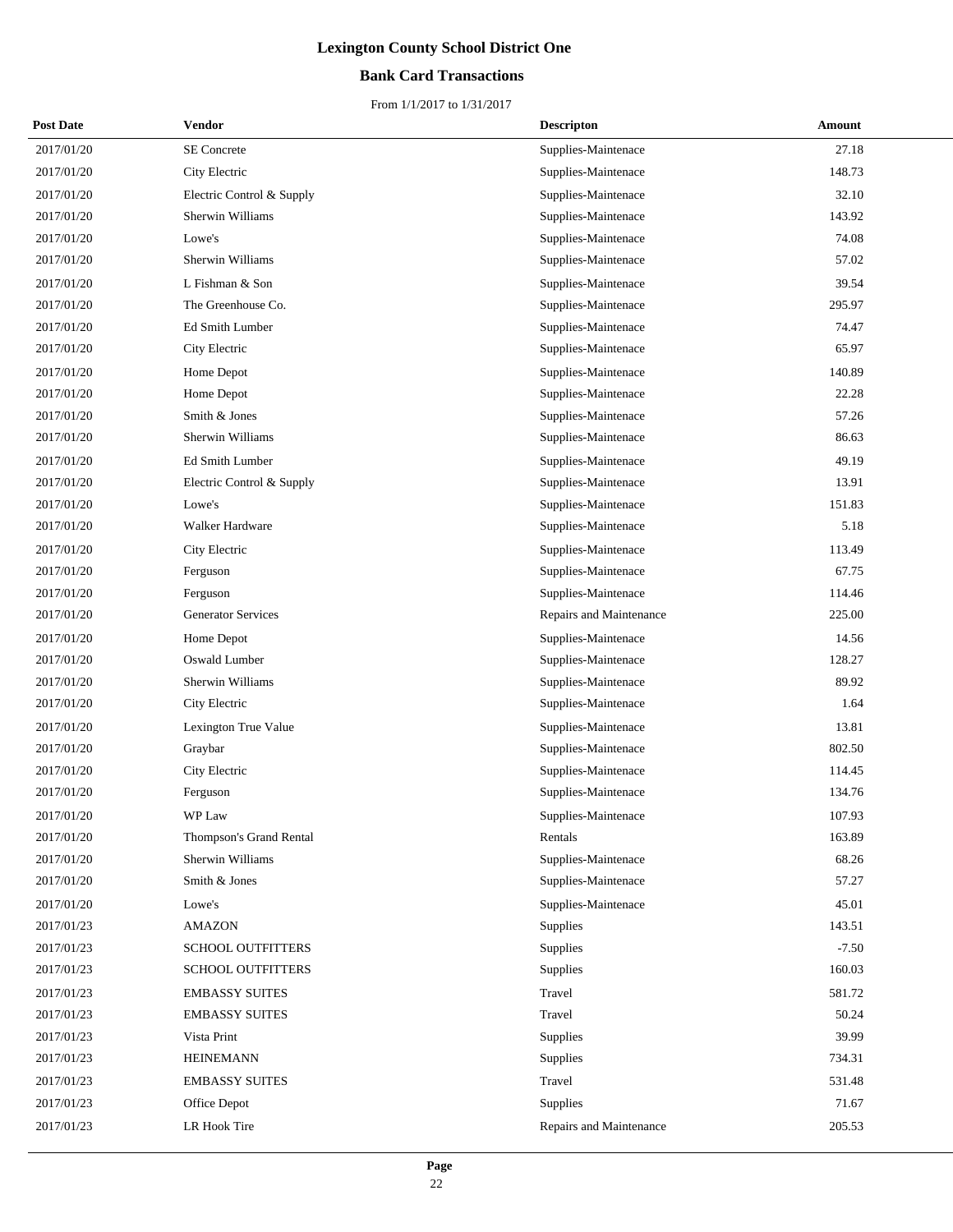## **Bank Card Transactions**

| <b>Post Date</b> | Vendor                 | <b>Descripton</b>       | Amount |
|------------------|------------------------|-------------------------|--------|
| 2017/01/23       | LR Hook Tire           | Repairs and Maintenance | 69.95  |
| 2017/01/23       | Enlows                 | Supplies-Maintenace     | 204.05 |
| 2017/01/23       | Herndon Chevrolet      | Supplies-Maintenace     | 7.27   |
| 2017/01/23       | AutoZone               | Supplies-Maintenace     | 166.30 |
| 2017/01/23       | <b>Sunbelt Rentals</b> | Supplies-Maintenace     | 121.00 |
| 2017/01/23       | Lowe's                 | Supplies-Maintenace     | 26.73  |
| 2017/01/23       | A-Z Lawnmower          | Supplies-Maintenace     | 20.04  |
| 2017/01/23       | Lexington True Value   | Supplies-Maintenace     | 9.72   |
| 2017/01/23       | Herndon Chevrolet      | Supplies-Maintenace     | 7.27   |
| 2017/01/23       | AutoZone               | Supplies-Maintenace     | 102.29 |
| 2017/01/23       | Enlows                 | Supplies-Maintenace     | 113.94 |
| 2017/01/23       | LR Hook Tire           | Repairs and Maintenance | 73.79  |
| 2017/01/23       | Sparrow & Kennedy      | Supplies-Maintenace     | 152.74 |
| 2017/01/23       | Sparrow & Kennedy      | Supplies-Maintenace     | 58.91  |
| 2017/01/23       | AutoZone               | Supplies-Maintenace     | 101.50 |
| 2017/01/23       | Sparrow & Kennedy      | Supplies-Maintenace     | 192.17 |
| 2017/01/23       | Dollar General         | Supplies                | 41.73  |
| 2017/01/23       | Lowe's                 | Supplies                | 142.42 |
| 2017/01/23       | Enlows                 | Supplies-Maintenace     | 178.84 |
| 2017/01/23       | A-Z Lawnmower          | Supplies-Maintenace     | 32.88  |
| 2017/01/23       | A-Z Lawnmower          | Supplies-Maintenace     | 101.65 |
| 2017/01/23       | A-Z Lawnmower          | Supplies-Maintenace     | 34.39  |
| 2017/01/23       | A-Z Lawnmower          | Supplies-Maintenace     | 61.90  |
| 2017/01/23       | <b>NAPA</b>            | Supplies-Maintenace     | 64.07  |
| 2017/01/23       | A-Z Lawnmower          | Supplies-Maintenace     | 63.13  |
| 2017/01/23       | Hardee's               | Supplies                | 165.79 |
| 2017/01/23       | Shell Oil              | Pupil Activity          | 10.00  |
| 2017/01/23       | Walmart                | Pupil Activity          | 25.59  |
| 2017/01/23       | Pine Press Printing    | Pupil Activity          | 78.70  |
| 2017/01/23       | Walmart                | Pupil Activity          | 26.40  |
| 2017/01/23       | Bruegger's             | Pupil Activity          | 76.25  |
| 2017/01/23       | JC's Lexington Bowl    | Pupil Activity          | 45.00  |
| 2017/01/23       | JC's Lexington Bowl    | Pupil Activity          | 50.00  |
| 2017/01/23       | <b>EMBASSY SUITES</b>  | Pupil Activity          | 581.72 |
| 2017/01/23       | <b>EMBASSY SUITES</b>  | Pupil Activity          | 581.72 |
| 2017/01/26       | WALMART                | Supplies                | 32.07  |
| 2017/01/26       | LOWE'S                 | Supplies                | 42.74  |
| 2017/01/26       | LOWE'S                 | Supplies                | 36.83  |
| 2017/01/26       | Walmart                | Supplies                | 76.78  |
| 2017/01/26       | Amazon.com             | Supplies                | 33.44  |
| 2017/01/26       | Knead Pizza            | Other Objects           | 8.09   |
| 2017/01/26       | Knead Pizza            | Other Objects           | 43.40  |
| 2017/01/27       | Amazon -               | Supplies                | 112.39 |
| 2017/01/27       | Amazon -               | Supplies                | 135.00 |
| 2017/01/27       | <b>DOLLAR TREE</b>     | Supplies                | 10.70  |
|                  |                        |                         |        |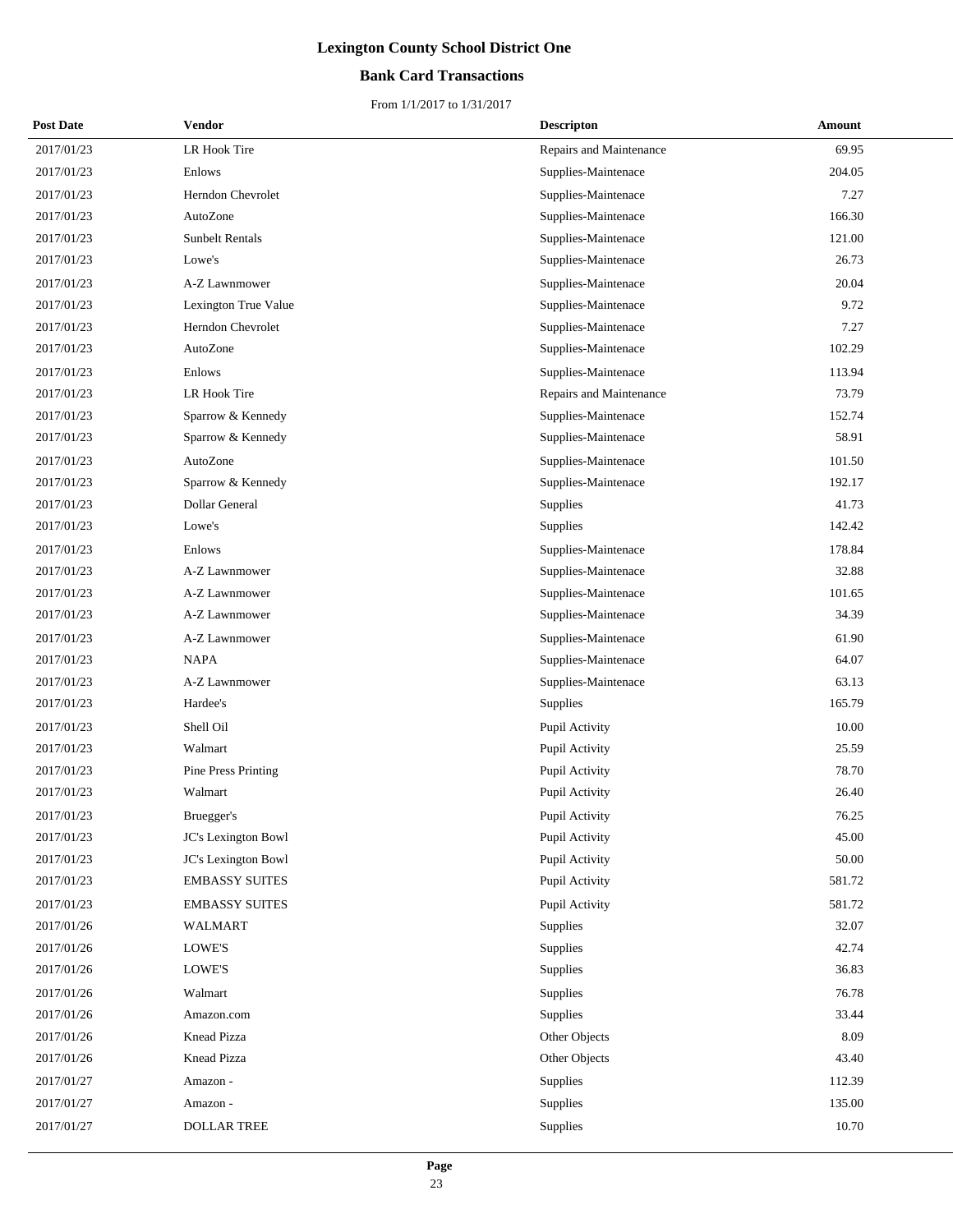## **Bank Card Transactions**

| <b>Post Date</b> | Vendor                           | <b>Descripton</b>         | Amount   |
|------------------|----------------------------------|---------------------------|----------|
| 2017/01/27       | <b>HEINEMANN</b>                 | Supplies                  | 922.97   |
| 2017/01/27       | <b>HEINEMANN</b>                 | Supplies                  | 288.08   |
| 2017/01/27       | J W Pepper                       | Software Renewal/Agreemen | 205.97   |
| 2017/01/27       | Moby Max                         | Software Renewal/Agreemen | 99.00    |
| 2017/01/27       | Amazon.com                       | Supplies                  | 39.56    |
| 2017/01/27       | Office Depot                     | Supplies                  | 70.07    |
| 2017/01/27       | Amazon                           | Supplies                  | 38.40    |
| 2017/01/27       | <b>USPS PO</b>                   | Supplies                  | 277.00   |
| 2017/01/27       | Office Depot                     | Supplies                  | 125.93   |
| 2017/01/27       | <b>PUBLIX</b>                    | Supplies                  | 17.95    |
| 2017/01/27       | <b>PUBLIX</b>                    | Supplies                  | 35.38    |
| 2017/01/27       | <b>PUBLIX</b>                    | Supplies                  | 78.41    |
| 2017/01/27       | <b>BILO</b>                      | Supplies                  | 36.93    |
| 2017/01/27       | <b>WALMART</b>                   | Supplies                  | 67.42    |
| 2017/01/27       | <b>KMART</b>                     | Supplies                  | 117.61   |
| 2017/01/27       | <b>EXXON MOBIL</b>               | Supplies                  | 48.00    |
| 2017/01/27       | <b>Hilton Palmer House</b>       | Travel                    | 1,003.92 |
| 2017/01/27       | <b>AMAZON</b>                    | Supplies                  | 21.00    |
| 2017/01/27       | <b>NSBA</b>                      | Travel                    | 740.00   |
| 2017/01/27       | <b>SCSBA</b>                     | Travel                    | 2,200.00 |
| 2017/01/27       | Walmart                          | Supplies                  | 24.82    |
| 2017/01/27       | <b>NSBA</b>                      | Travel                    | 740.00   |
| 2017/01/27       | <b>ETS PRAXIS</b>                | Travel                    | 139.95   |
| 2017/01/27       | <b>Elegant Creations Flowers</b> | Supplies                  | 77.76    |
| 2017/01/27       | <b>USPS</b>                      | Supplies                  | 11.90    |
| 2017/01/27       | Krispy Kreme                     | Other Objects             | 21.76    |
| 2017/01/27       | Chick Fil A                      | Other Objects             | 108.17   |
| 2017/01/27       | Antai Asian Gourmet              | Other Objects             | 53.41    |
| 2017/01/27       | Zoe's                            | Other Objects             | 593.47   |
| 2017/01/27       | Krispy Kreme                     | Other Objects             | 27.20    |
| 2017/01/27       | <b>AMAZON</b>                    | Supplies                  | 9.27     |
| 2017/01/27       | Lowe's                           | Supplies                  | 53.49    |
| 2017/01/27       | Amazon.com                       | Supplies                  | 35.88    |
| 2017/01/27       | Walmart                          | Supplies                  | 29.90    |
| 2017/01/27       | <b>Musician Supply</b>           | Supplies                  | 220.42   |
| 2017/01/27       | <b>WALMART</b>                   | Supplies                  | 14.64    |
| 2017/01/27       | HOME DEPOT                       | Supplies                  | 62.04    |
| 2017/01/27       | Food Lion                        | Supplies                  | 13.30    |
| 2017/01/27       | Rose Talbert                     | Supplies                  | 21.70    |
| 2017/01/27       | Walmart                          | Supplies                  | 10.36    |
| 2017/01/27       | Lexington True Value Hardware    | Supplies                  | 17.27    |
| 2017/01/27       | Lowe's                           | Supplies                  | 51.38    |
| 2017/01/27       | Lowe's                           | Supplies                  | 17.45    |
| 2017/01/27       | Lowe's                           | Supplies                  | 54.13    |
| 2017/01/27       | Murphy Express                   | Supplies                  | 60.19    |
|                  |                                  |                           |          |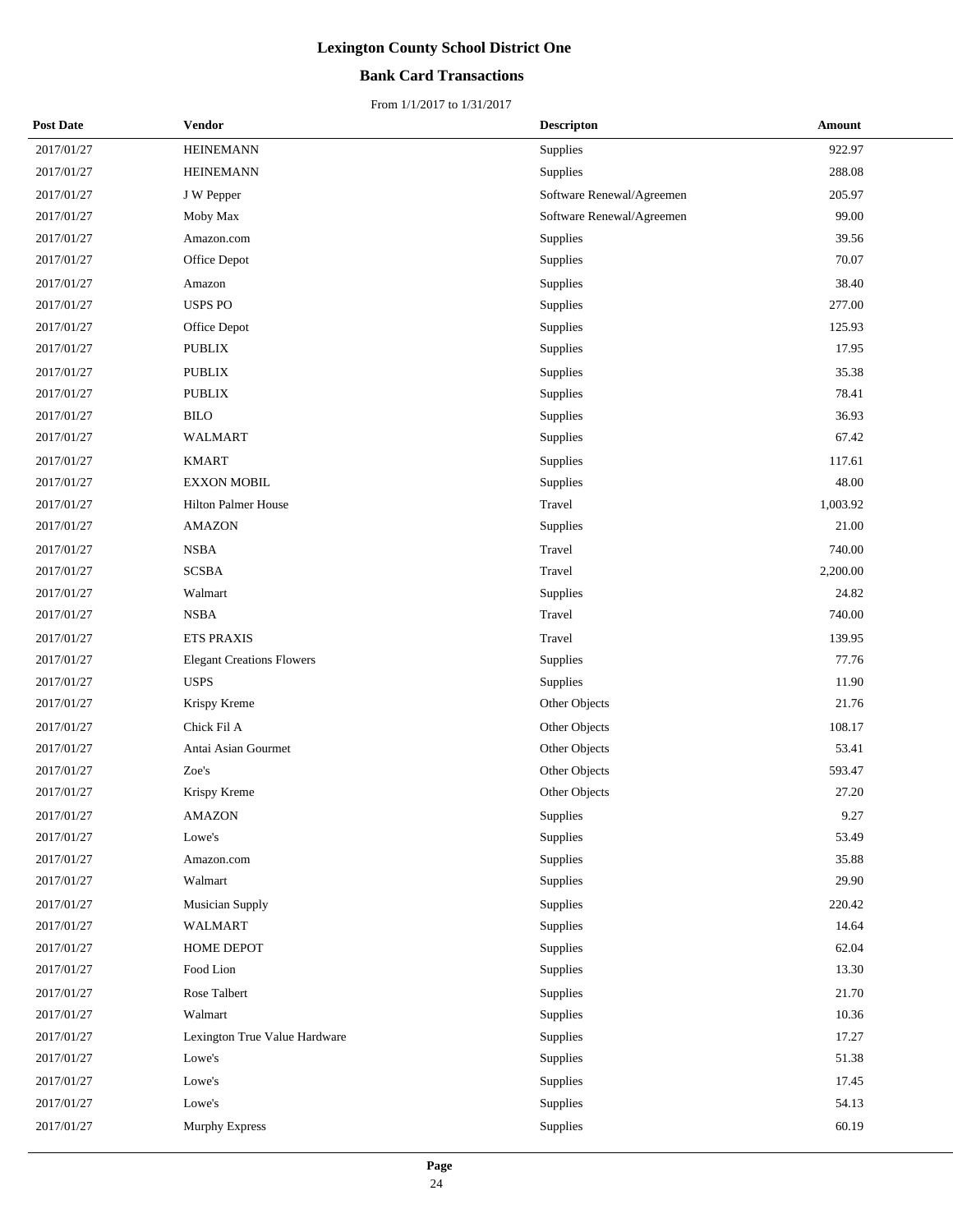## **Bank Card Transactions**

| <b>Post Date</b> | Vendor                                | <b>Descripton</b>           | Amount   |
|------------------|---------------------------------------|-----------------------------|----------|
| 2017/01/27       | <b>SLED</b>                           | Other Prof & Tech Service   | 88.00    |
| 2017/01/27       | Office Depot                          | Supplies                    | 556.37   |
| 2017/01/27       | Office depot                          | Supplies                    | 195.79   |
| 2017/01/27       | Winthrop University                   | Travel                      | 95.00    |
| 2017/01/27       | 65 SLED Background Checks             | Other Prof & Tech Service   | 1,690.00 |
| 2017/01/27       | Trainer's Warehouse                   | Supplies                    | 27.63    |
| 2017/01/27       | Adobe Acrobat DC                      | <b>Technology Supplies</b>  | 14.99    |
| 2017/01/27       | <b>ENTERPRISE</b>                     | Travel                      | 83.12    |
| 2017/01/27       | PARKING PASS                          | Travel                      | 8.00     |
| 2017/01/27       | <b>MURPHY EXPRESS</b>                 | Travel                      | 28.03    |
| 2017/01/27       | <b>Scholastic Magazines</b>           | Pupil Activity              | 40.42    |
| 2017/01/27       | <b>JW</b> Pepper                      | Pupil Activity              | 146.99   |
| 2017/01/27       | Teacher's pay teachers                | Pupil Activity              | 10.00    |
| 2017/01/27       | <b>SCHOLASTIC BOOK CLUB</b>           | Pupil Activity              | 42.00    |
| 2017/01/30       | Amazon.com                            | Supplies                    | 11.75    |
| 2017/01/30       | Amazon.com                            | Supplies                    | 96.86    |
| 2017/01/30       | <b>USPS</b>                           | Supplies                    | 235.00   |
| 2017/01/30       | <b>KMART</b>                          | Supplies                    | 113.39   |
| 2017/01/30       | SC Music Educators Association        | Travel                      | 80.00    |
| 2017/01/30       | <b>SC Music Educators Association</b> | Travel                      | 80.00    |
| 2017/01/30       | <b>USPS</b>                           | Supplies                    | 26.51    |
| 2017/01/30       | Barnes and Noble                      | Supplies                    | 29.90    |
| 2017/01/30       | Jones School Supply                   | Supplies                    | 88.99    |
| 2017/01/30       | Jones School Supply                   | Supplies                    | 350.76   |
| 2017/01/30       | Walmart                               | Supplies                    | 32.62    |
| 2017/01/30       | <b>JW</b> Pepper                      | Supplies                    | 126.99   |
| 2017/01/30       | JW Pepper                             | Supplies                    | 114.99   |
| 2017/01/30       | Walmart                               | Supplies                    | 91.00    |
| 2017/01/30       | <b>SCMEA</b>                          | Travel                      | 80.00    |
| 2017/01/30       | <b>NAfME</b>                          | Travel                      | 125.00   |
| 2017/01/30       | <b>SCMEA</b>                          | Travel                      | 80.00    |
| 2017/01/30       | Trophy and Awards                     | Supplies                    | 5.89     |
| 2017/01/30       | Lowe's                                | Supplies                    | 235.46   |
| 2017/01/30       | Amazon                                | Supplies                    | 387.84   |
| 2017/01/30       | Lowes #02967                          | Supplies                    | 79.01    |
| 2017/01/30       | Walker Hardware                       | Supplies                    | 34.23    |
| 2017/01/30       | <b>SCMEA</b>                          | Travel                      | 80.00    |
| 2017/01/30       | <b>SCMEA</b>                          | Travel                      | 80.00    |
| 2017/01/30       | <b>SCMEA Orchestra Division</b>       | <b>Pupil Transportation</b> | 125.00   |
| 2017/01/30       | SC Music Educators Association        | Travel                      | 80.00    |
| 2017/01/30       | William McGill and Co                 | Supplies                    | 85.20    |
| 2017/01/30       | Wal Mart                              | Supplies                    | 85.09    |
| 2017/01/30       | Starfall                              | Software Renewal/Agreemen   | 270.00   |
| 2017/01/30       | NCYLORG                               | Dues and Fees               | 129.00   |
| 2017/01/30       | <b>SCMEA</b>                          | Travel                      | 80.00    |
|                  |                                       |                             |          |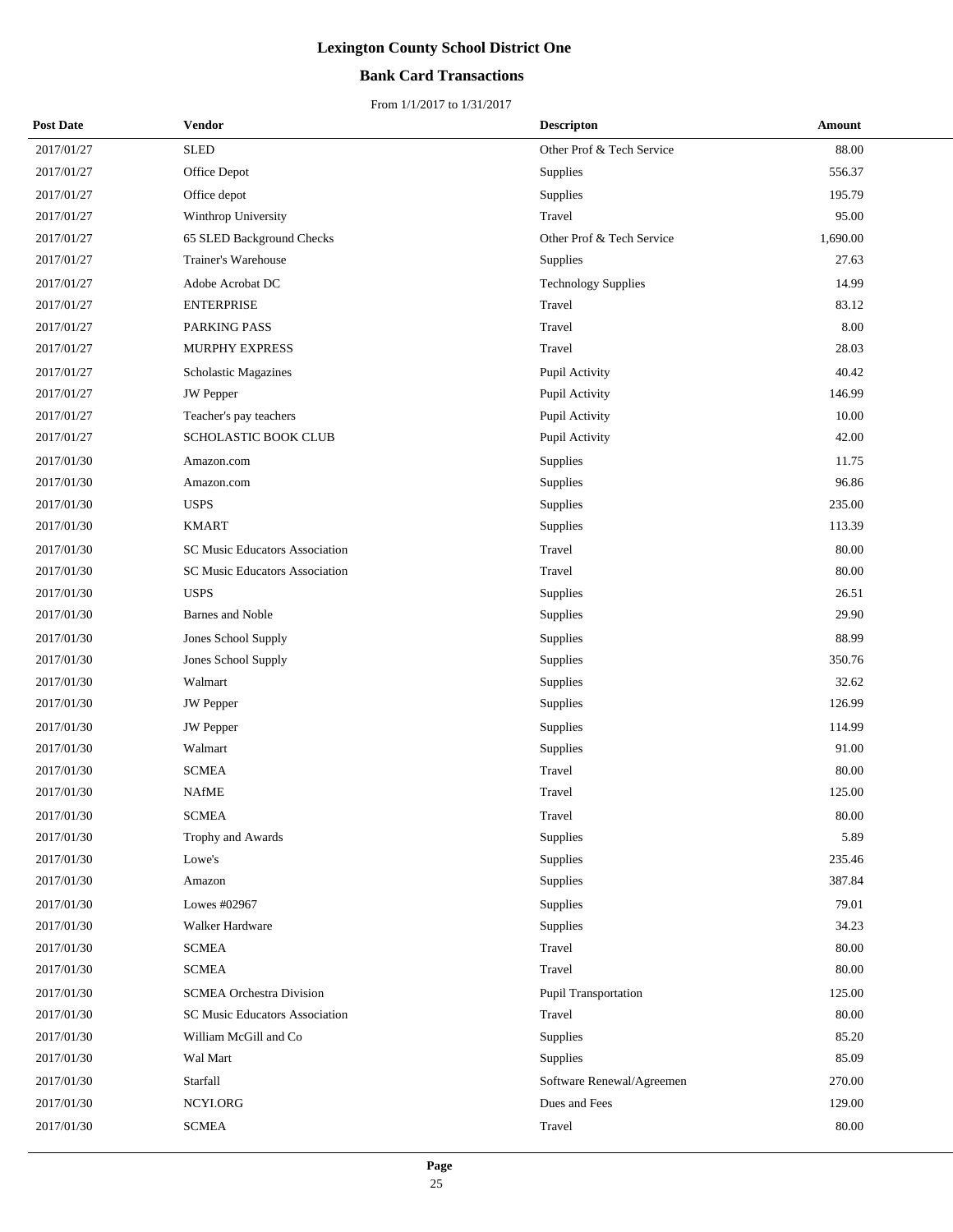## **Bank Card Transactions**

| <b>Post Date</b> | Vendor                         | <b>Descripton</b>         | Amount |
|------------------|--------------------------------|---------------------------|--------|
| 2017/01/30       | American Air                   | Travel                    | 288.10 |
| 2017/01/30       | Budget Rent-A-Car              | Travel                    | 146.85 |
| 2017/01/30       | United Air                     | Travel                    | 221.60 |
| 2017/01/30       | American Air                   | Travel                    | 288.10 |
| 2017/01/30       | United Air                     | Travel                    | 221.60 |
| 2017/01/30       | Expedia                        | Travel                    | 8.00   |
| 2017/01/30       | <b>National Soccer Coaches</b> | Travel                    | 150.00 |
| 2017/01/30       | Marriott JW                    | Travel                    | 548.46 |
| 2017/01/30       | Joyce Equipment Co.            | Supplies-Maintenace       | 87.24  |
| 2017/01/30       | Walker Hardware                | Supplies                  | 5.71   |
| 2017/01/30       | Lowes #02967                   | Supplies                  | 103.58 |
| 2017/01/30       | Lowes                          | Supplies                  | 13.88  |
| 2017/01/30       | Harbor Freight                 | Supplies                  | 189.91 |
| 2017/01/30       | Dollar General                 | Supplies                  | 26.22  |
| 2017/01/30       | Ed Smith Lumber                | Supplies                  | 46.15  |
| 2017/01/30       | Lowe's                         | Supplies                  | 33.61  |
| 2017/01/30       | Amazon                         | Supplies-Maintenace       | 18.90  |
| 2017/01/30       | Tapemonster.com                | Supplies-Maintenace       | 751.19 |
| 2017/01/30       | Interstate                     | Supplies                  | 99.35  |
| 2017/01/30       | Interstate                     | Supplies                  | 14.97  |
| 2017/01/30       | Enlows                         | Supplies                  | 80.84  |
| 2017/01/30       | Enlows                         | Supplies                  | 60.96  |
| 2017/01/30       | Interstate                     | Supplies                  | 14.97  |
| 2017/01/30       | Enlows                         | Supplies                  | 196.57 |
| 2017/01/30       | Interstate                     | Supplies                  | 7.60   |
| 2017/01/30       | Enlows                         | Supplies                  | 37.12  |
| 2017/01/30       | Interstate                     | Supplies                  | 298.76 |
| 2017/01/30       | <b>INterstate</b>              | Supplies                  | 264.82 |
| 2017/01/30       | Enlows                         | Supplies                  | 19.84  |
| 2017/01/30       | Enlows                         | Supplies                  | 17.66  |
| 2017/01/30       | Press Plus                     | Periodicals               | 8.95   |
| 2017/01/30       | Bi-Lo                          | Other Objects             | 75.00  |
| 2017/01/30       | Walmart                        | Other Objects             | 134.37 |
| 2017/01/30       | Parker's of Lexington          | Other Objects             | 21.40  |
| 2017/01/30       | Walmart                        | Other Objects             | 85.34  |
| 2017/01/30       | <b>SCASA</b>                   | Travel                    | 175.00 |
| 2017/01/30       | <b>CCU Career Services</b>     | Travel                    | 50.00  |
| 2017/01/30       | Praxis                         | Other Prof & Tech Service | 160.00 |
| 2017/01/30       | Amazon                         | Supplies                  | 57.58  |
| 2017/01/30       | Amazon                         | Supplies                  | 37.62  |
| 2017/01/30       | Amazon                         | Supplies                  | 20.99  |
| 2017/01/30       | <b>Staples</b>                 | Supplies                  | 94.03  |
| 2017/01/30       | Dollar General                 | Supplies                  | 3.75   |
| 2017/01/30       | Etsy.com                       | Supplies                  | 1.49   |
| 2017/01/30       | Amazon                         | Supplies                  | 20.27  |
|                  |                                |                           |        |